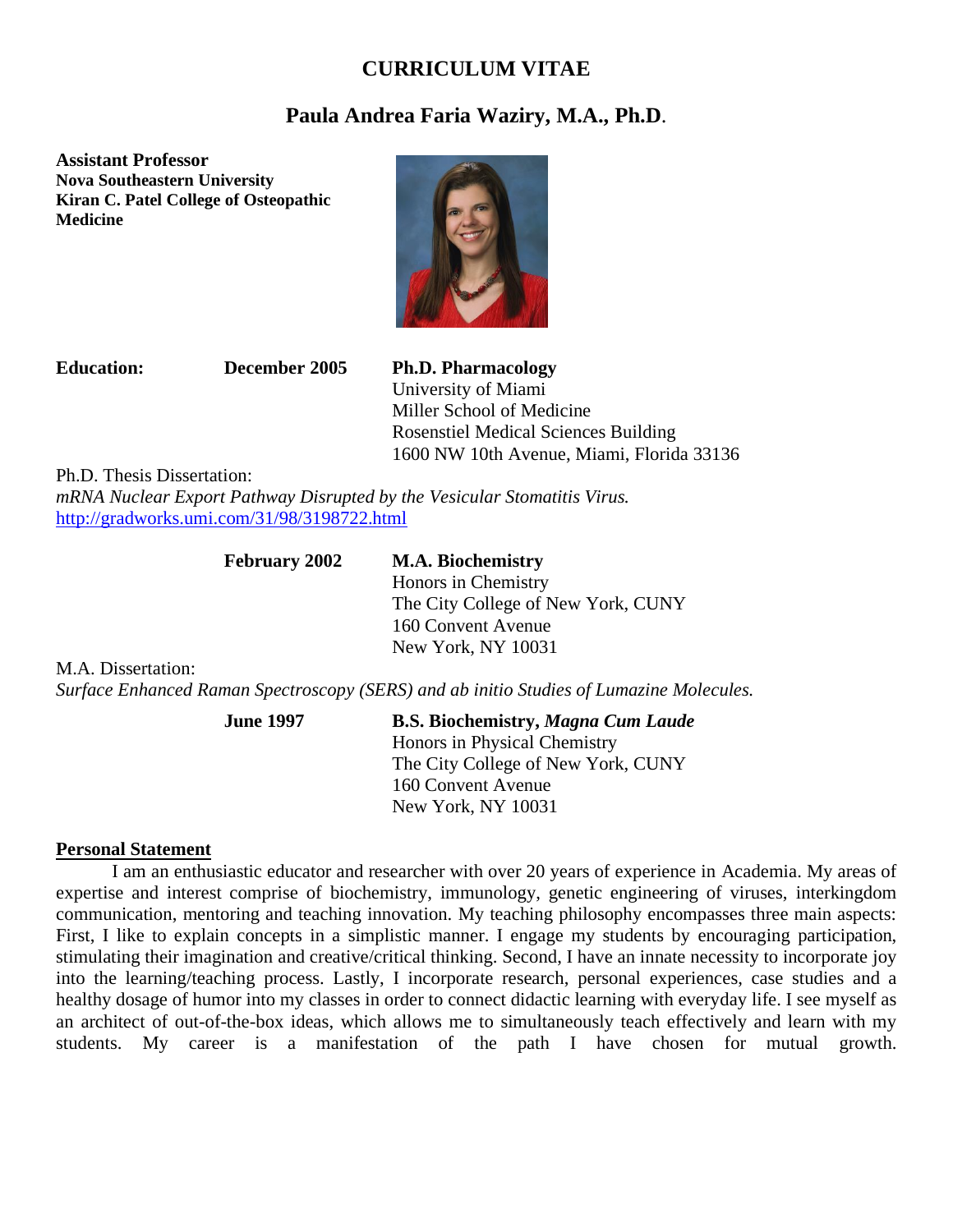## **Awards, Honors, Fellowships**

**June 2020** KPCOM Golden Apple Award for best professor of the year in the CHPP Program **Oct. 2019** NSU recognition for external funding **Sept. 2019** KPCOM Advisor for the American Medical Women's Association (AMWA) **Aug. 2019** Leader for KPCOM Howell Society **Nov. 2018** NSU recognition for external funding **March 2018** Gulf War Illness Common Data Elements (CDE) Field Based participant **Nov. 2017** NSU recognition for external funding Nov. 2015 NSU recognition for external funding. **Nov. 2013** NSU recognition for external funding. **June, 2013 S**howcasing of research at the Florida Trend Research Advertorial **June 2013** NSU Health Professions Division Chancellor's Award **July 2011** Poster Recognition by Faculty of 1000 and selection for live/site exposure: <http://cdn.f1000.com/posters/docs/1813> **May 2010** NSU Health Professions Division Chancellor's Award April 2008 1<sup>st</sup> Place - NSU College of Pharmacy/ HPD Research Award. **Feb. 2008** Faculty of One Thousand Honorable Mention of publication selected as one of 10 best papers. (Satterly, N, Faria, PA et al 1853–1858, DOI: 10.1073/pnas.0610977104) **Oct. 2005** Susan G. Komen Breast Cancer Foundation Post Doctoral Research Award. **June 2005** Faculty of One Thousand Honorable Mention of publication selected as one of 10 best papers. (Faria, PA et al, Molecular Cell, Jan. 2005) **Jun 2004** 1st Place - Graduate Student/ Post Doctoral category at the Seventh annual Zubrod Memorial Lecture and Poster Session Competition University of Miami Miller School of Medicine/ Sylvester Cancer Center. **June 2000** MBRS Scholarship Award for best conducted research project. **Sept. 1997** Fellowship in Biochemistry, the City College of New York. **June 1997** MBRS Honors for Outstanding Achievement in Research. **Jan. 1997** Golden Key National Honor Society Award. **June 1996** Sigma Xi Scientific Research Society Award. **June 1996** Rebecca Mage Scholarship. **Sept. 1992** Minority Biomedical Research Programs (MBRS) Fellowship.

## **Academic Committees:**

**2019 – Present:** KPCOM Certificate in Health Professions Program Curriculum Development Committee

- **2018 – Present:** KPCOM Faculty Credentialing and Promotions Committee
- **2018 – Present:** KPCOM Clearwater Campus Medical Curriculum Committee
- **2016 – 2019**: Advisory Committee for President's Faculty Research Development Grant, NSU
- **2014 – 2019:** KPCOM Faculty Research Committee/ Student Research Subcommittee
- **2014 – 2017:** KPCOM Committee for Candidate Interview/Admissions to Medical School
- **2013 – 2018:** KPCOM Functional Nutrition Curriculum Development Committee

## **Peer Reviewer**

**June 2021:** Deputy Editor for Cureus Journal

**July 2019:** Journal of Psychiatry and Mental Health

**April 2018:** NIH Special Emphasis Panel/Scientific Review Group 2018/05

**April 2013 – June 2017:** Presidential Faculty Research Development Grant, NSU

## **Academic Societies**

**May 2018:** National Honor Society **June 2011:** International Biochemical Society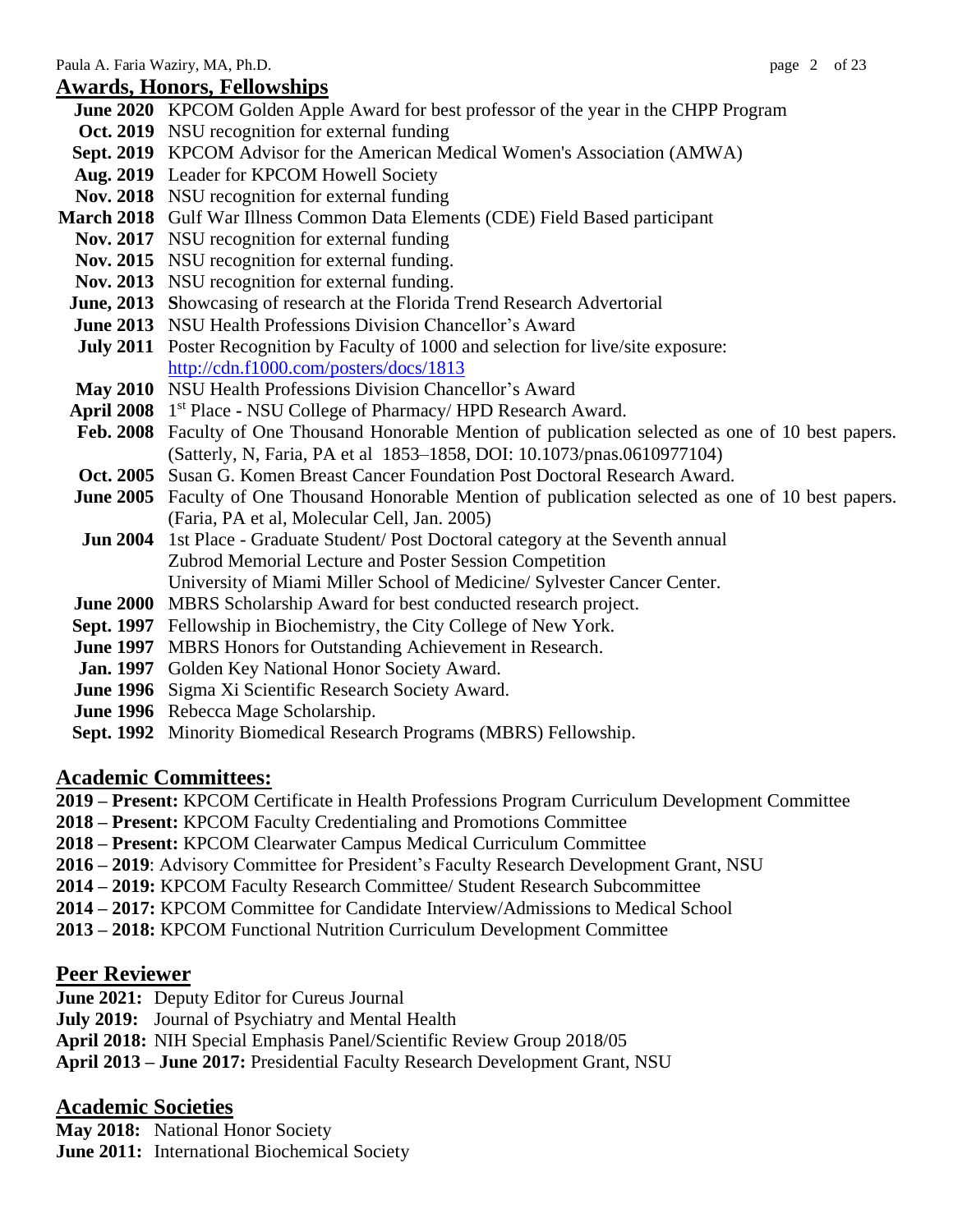Paula A. Faria Waziry, MA, Ph.D. page 3 of 23 **Feb. 1999:** American Chemical Society **June 1996:** Sigma Xi Scientific Research Society **Jan. 1990:** Golden Key National Honor Society

## **Professional Experience**

#### **Jan. 2019 – Present: Assistant Professor of Foundational Sciences**

Kiran C. Patel College of Osteopathic Medicine Nova Southeastern University Tampa Bay Regional Campus, Clearwater, FL 33759 (Description under Teaching Experience)

#### **March 2013 – Dec. 2018: Assistant Professor of Research**

Kiran C. Patel College of Osteopathic Medicine Institute of Neuro Immune Medicine Health Professions Division, Nova Southeastern University Ft. Lauderdale, FL 33314

#### *Research Theme encompassing VA and NSU:*

#### **Chronic Fatigue Syndrome, Gulf War Illness and Autoimmune Diseases**

Investigated control and alterations of gene expressions between GWI, CFS/Autoimmune diseases patients and normal populations. Both Gulf War Illness (GWI) and Chronic Fatigue Syndrome/Myalgic Encephalomyelitis (CFS/ME) are debilitating disorders without known causes, that affect over 42/10,000 people in the US. Symptoms include fatigue, memory/cognition difficulties, muscular pain, sore throat and tender lymphadenopathy. Symptoms can be triggered by stressful events like exercising and coincide with symptoms of viral infection reactivation. It is believed that viruses may cause both GWI and CFS/ME. Facts supporting this hypothesis: (1) our preliminary Nanostring results show upregulation of viral miRNAs in GWI (unpublished results) and (2) antiviral drugs, such as Acyclovir ameliorate the symptoms of some CFS/ME patients. At a cellular level, a generalized strategy of many pathogenic viruses is the take-over of host-cell functions by disruption of nucleocytoplasmic transport, which prevents cellular innate immunity antiviral responses. All transport to and from the nucleus occurs via nuclear pore complexes (NPCs), which are composed of nucleoporins (Nups). Antiviral Nups are directly targeted by several pathogenic viruses. I am approaching the studies of GWI and CFS/ME by examining possible viral NPC cytopathic effects that might be characteristic of the disorders, so that I'll be able to identify specific viral particles that will serve as targets for drug intervention. Uncovering alterations of NPC function in GWI and CFS/ME will not only contribute to a possible isolation of viruses, but also help to elucidate complex pathogenic viral mechanisms, revealing key strategies for design and development of therapeutic intervention.

#### **Fall 2011 – Present: Adjunct Professor Appointment**

Halmos College of Natural Sciences and Oceanography Nova Southeastern University 8000 N Ocean Drive, Dania Beach, FL 33004 (Description under Teaching Experience)

## **August 2017 – July 2018: Research Health Science Specialist**

Veteran Affairs Medical Center, Miami 1201 NW 16th St, Miami, FL 33125

*Research Theme encompassing VA and NSU:*

**Chronic Fatigue Syndrome, Gulf War Illness and Autoimmune Diseases** (Please see above description).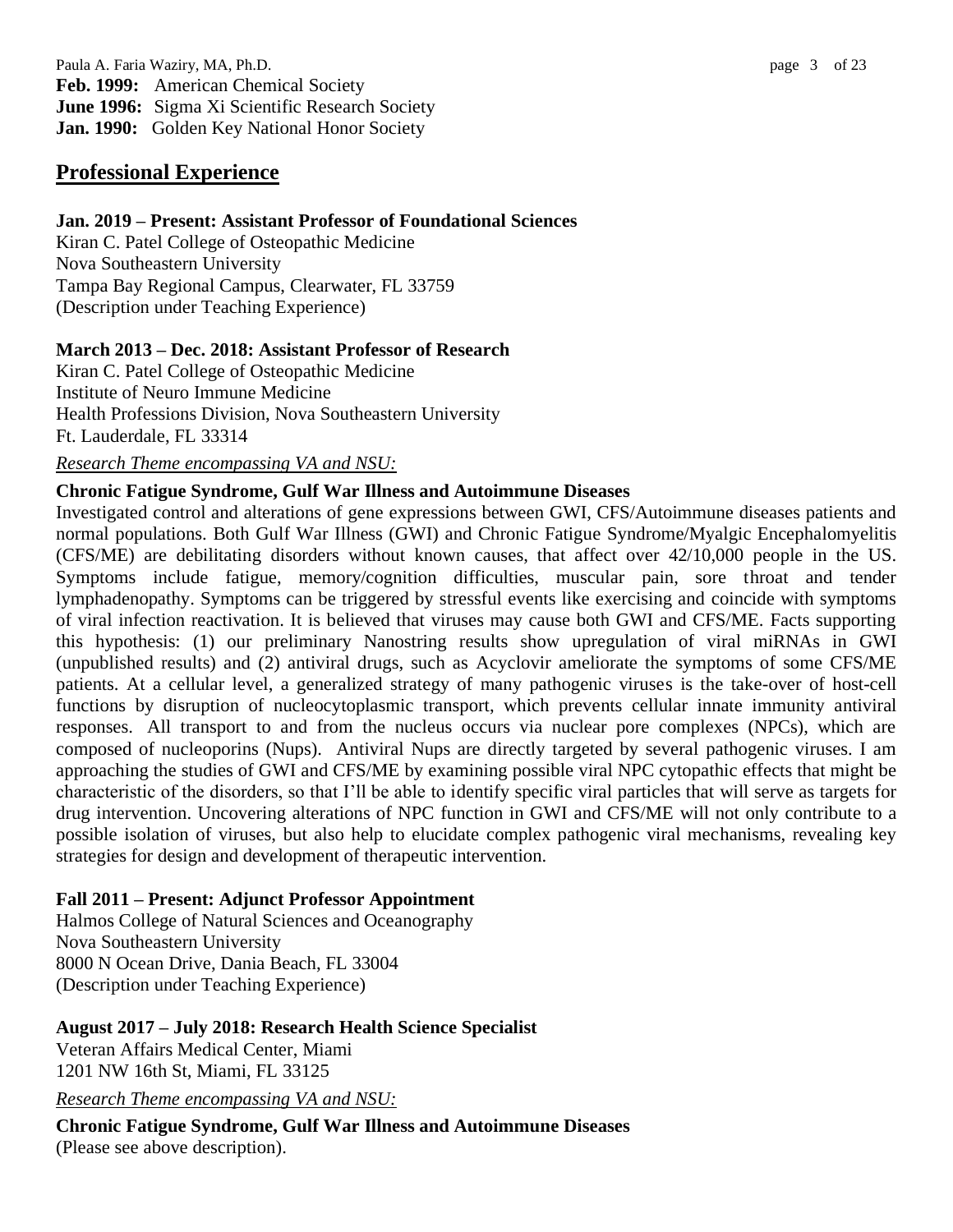## **January 2010 – Present (non-compensated): Chief Scientist Advisor**

Myofrastand Inc. www.myofrastand.com 22 Paris Avenue, Suite 110F, Rockleigh, NJ 07624

#### *Current Research Projec***t: Determination of correlation between chest CT-based quantitative scores of pulmonary involvement and clinical staging of COVID-19.**

The project consists of collecting chest CT images and using an unbiased method of quantitative analysis in order to effectively develop an affordable, reliable and fast diagnostic tool. Our samples are obtained from COVID-19 cases from Brazil. We have established a solid collaboration with Dr. Andre Rinaldi Fukushima at the University of Sao Paulo (USP) and the Faculdade de Sciencias da Saude IGESP (FASIG), Brazil. At the present time we are restricted in further disclosing project details due to confidentiality. The ultimate goal of the project is to make the tool under development available to under-privileged communities.

## **Jan. 2008 – March 2013: Research Associate/ Instructor**

Working with Dr. L. X. Cubeddu, M.D. Ph.D., Professor Health Professions Division – College of Pharmacy Nova Southeastern University 3200 S University Drive, Davie, FL 33328

## *Research Projec*t: **Effects of Statin Treatment and/or Withdrawal on Pro-Atherogenic Chemokines and Viral Infection**

Cardiovascular disease is the leading cause of death in the U.S. More than half of the cardiovascular deaths are due to atherosclerotic ischemic heart disease. The 3-hydroxy-3-methylglutaryl coenzyme A (HMG-CoA) reductase inhibitors (Statins) inhibit the synthesis of cholesterol in the liver and vascular cells. Because of these effects, statins are indicated in the primary and secondary prevention of cardiovascular morbidity and mortality due coronary atherosclerosis. Statins are also known to disrupt lipid rafts, possibly affecting basic cellular functions such as signal transduction mechanisms, and exocytosis. Statin treatment is also associated with reduction of viral replication in liver cells. Sudden discontinuation of statin treatment induces a rebound vascular dysfunction associated with adverse cardiovascular events. The mechanism by which statin withdrawal leads to rebound vascular dysfunction is unknown, and no guidelines or treatment strategies are available to manage these patients. Because increase production and release of cytokines play a main role in the development and maintenance of atherosclerosis, we propose that statin treatment withdrawal leads to a rebound inflammatory response. Furthermore, because statins disrupt lipid rafts, we propose that this might be a major mechanism that interferes with viral replication. The long-term objectives of this project are to (1) understand the mechanisms by which statin treatment and withdrawal modifies vascular function, and (2) identify the mechanisms by which Statins produce cellular antiviral state as well as develop novel antiviral therapeutics.

## **Sept. 2005 – Dec. 2007: Post Doctoral Fellow**

Working with G. Barber, Ph.D., Endowed Professor/Chair

UM Sylvester Comprehensive Cancer Center

University of Miami Miller School of Medicine

600 NW 10th Ave #1140, Miami, FL 33136

## *Research Projec*t: **Retargeting and Characterization of VSV Oncolytic Activity in Breast Cancer Model Systems**.

The vesicular stomatitis virus, VSV, a relatively non-pathogenic virus, can selectively induce the cytolysis of malignant cells, but not normal cells, through the induction of apoptotic cell death. VSV preferentially replicates in the cytoplasm of transformed cells since these hosts exhibit the hallmarks of a flawed IFN system, which is essential for preventing VSV replication. The simple genetic constitution of VSV, lack of any known transforming properties, extensive knowledge relating to its interaction with the immune system and the ability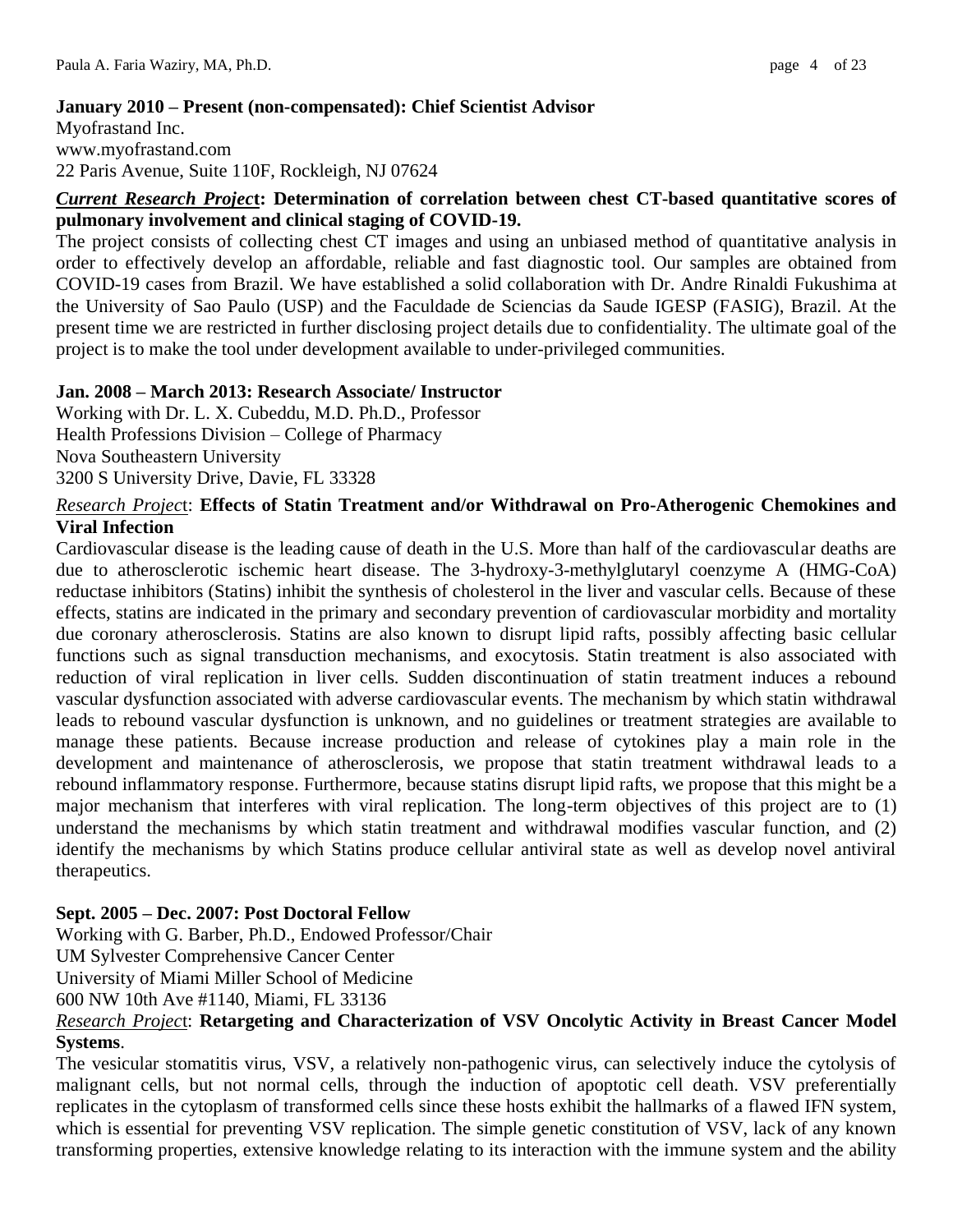#### Paula A. Faria Waziry, MA, Ph.D. page 5 of 23

to genetically manipulate the organism affords an ideal opportunity to exploit the oncolytic potential of this virus. Not much was known about the mechanism of VSV oncolysis. My previous studies have revealed the mechanism by which VSV infection causes blockage of host mRNA export, therefore allowing the virus to overtake the translational machinery of the cell. The proposed studies explored the mentioned VSV mechanism, and focused in a novel approach to redirecting the tropism of recombinant VSVs towards breast cancer cells. Retargeting the tropism of the virus towards transformed cells increase a tumor susceptibility to chemotherapeutic agents and/ or the host immune response.

## **Aug. 1999 – Sept 2005: Ph.D. Candidate**

Mentor: B. Fontoura, PhD, Assistant Professor Molecular and Cellular Pharmacology University of Miami Miller School of Medicine 1600 NW 10th Avenue, Miami, Florida 33136

## *Research project:* **Role of Nuclear Transport in Antiviral Response.**

The transport of molecules between the nucleus and the cytoplasm of eukaryotic cells occurs through nuclear pore complexes (NPC). These are highly regulated structures that control nuclear entry and exit of molecules such as transcription factors, RNAs, and viral particles. My research project focused on investigating the mechanisms involved in Nup98-mediated nuclear transport of proteins and mRNA and their role in antiviral response. This project elucidated novel functions of key controllers of nucleocytoplasmic trafficking and their role on antiviral defense, linking the fields of nuclear transport, virology and signal transduction (see Faria, PA, Molecular Cell, vol.17, 93-102, 2005.)

## **June 1995 – June 1999**: **Research Fellow**

Mentors: J. Lombardi, PhD, Professor, and R. Birke, PhD, Professor Chemistry Department The City College of the City University of New York 160 Convent Avenue, New York, NY 10031

## *Research project:* **Surface Enhanced Raman Spectroscopy of Lumazine Molecules.**

Lumazines (LUM) are naturally occurring molecules and are found at the core structures of folic acid, a supplement widely used during early pregnancy for the prevention of birth defects. Also the half of LUM structure containing two ring carbonyls represents the structure of the nucleic acid uracil. LUM is an important component of cellular reactions, such as methyl transfers and redox, therefore the study of the physicochemical properties of LUM will bring about a better understanding of characteristic cellular reactions. The research was performed in a Biophysical Chemistry laboratory, by developing conditions for non-denaturing absorption of molecules on electrode surfaces followed by obtaining the Surface Enhanced Raman Spectroscopy (SERS) of the absorbed molecules (see Faria, PA, *Langmoir*, 2000, vol. 16, 3984-3992.)

## **May 1998 - July 1998: Research Intern**

Mentor: A. Guadalupe, PhD, Professor Chemistry Department, University of Puerto Rico at Rio Piedras San Juan, Puerto Rico 00931

*Research project:* **Direct electrochemistry, monolith immobilization and FT-IR in water solutions of redox enzymes** (Horse Radish Peroxidase and Diaphorase). This research is particularly challenging due to the extensive absorption of IR bands by water molecules, nevertheless, this topic is of great interest and broad utility to biosensors and biocatalysts.

# **Teaching Experience**

**Fall 2019 – Present: Assistant Course Director of Medical Immunology**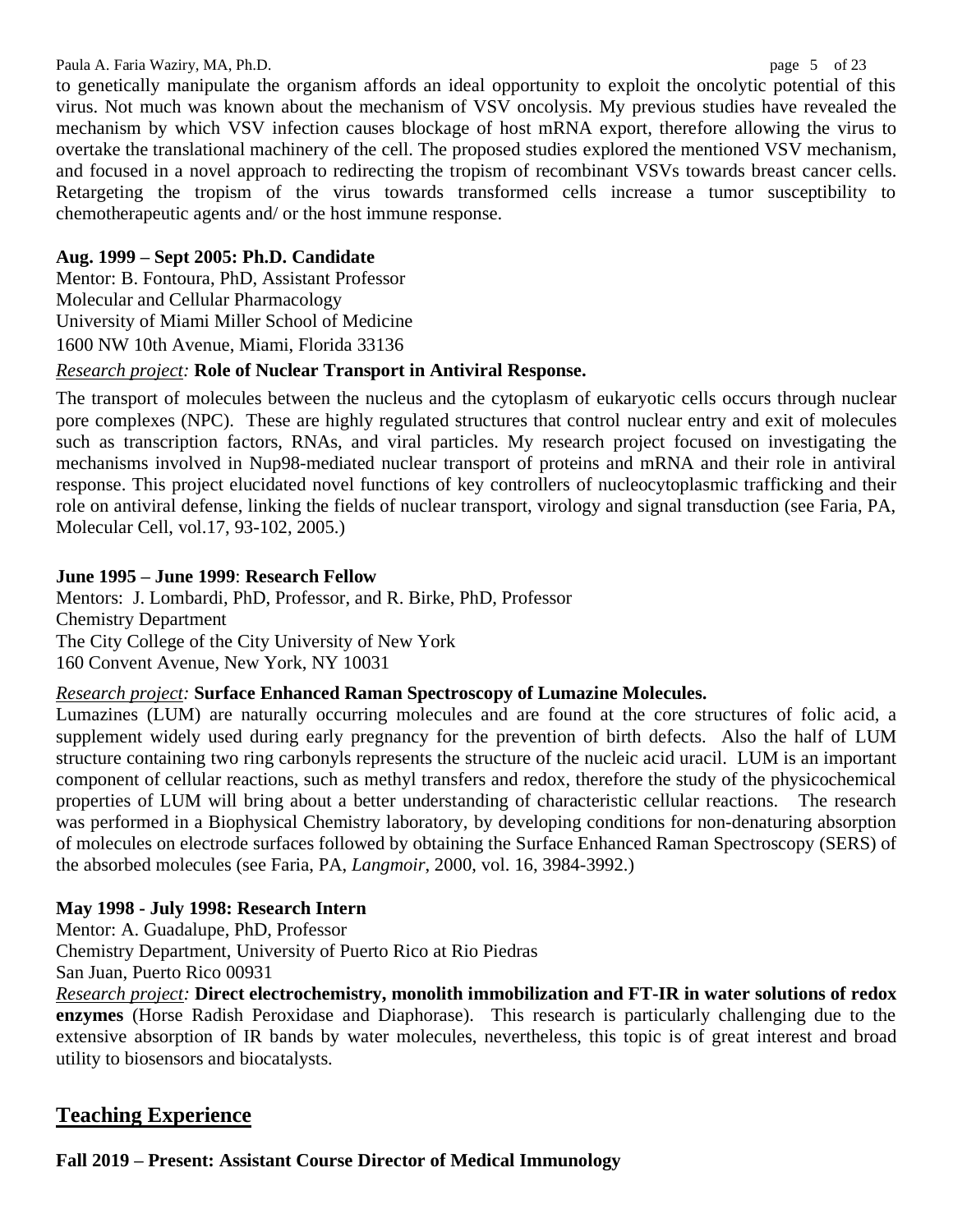#### Paula A. Faria Waziry, MA, Ph.D. page 6 of 23

#### NSU Kiran C. Patel College of Osteopathic Medicine **Course Title**: **Medical Immunology**, **COM 5850 (2 credits)**

**Description:** This course is presented in lecture/required readings format. This immunology course covers both innate and adaptive immune responses of humans with a focus on the host's interaction with an environment containing a variety of potential pathogens. In addition, other aspects of immunology such as immunodeficiency disorders, autoimmune disorders, hypersensitivities, and graft rejection, are presented.

**Responsibilities:** Overview of medical syllabus, overview of lecture distribution among participating faculty, development as well as review of lectures PowerPoints, timely upload and monitoring of materials into Canvas platform, daily monitoring of class discussion boards, daily response to students requests, writing and review of exam questions, hold office hours and review sessions.

#### **Fall 2019 – Present: Course Director of Immunology**

NSU Certificate in Health Professions Program, CHPP Kiran C. Patel College of Osteopathic Medicine **Course Title**: **Immunology, PBC 9700 (2 credits)**.

**Description:** This course provides a fundamental understanding of immunology at the medical/graduate level. The course auxiliates the development of critical thinking and a deep understanding of immunological processes including innate, adaptive and cellular immunity. You will learn the difference between adaptive and innate immune systems, the characteristics of various common pathogens and how the immune system protect you from such invading organisms. You'll learn the detailed structures of antibodies and related immunoglobulin receptors, the characteristics and functions of the different antibody classes and the mechanisms for producing such antibodies. Following basic B cell function, you'll learn the structure of both MHC proteins and T cell receptors and respective sources of variation based on recombination. You will learn how immune cells attack pathogens, with emphasis on the mechanism of inducing apoptosis as well as Antibody Directed Cell-mediated Cytotoxicity. For the last part of the course, we will cover inflammatory response and mechanisms of tolerance. You will learn about autoimmune diseases as well as hypersensitivity reactions, which include allergy and anaphylaxis. Students also learn about transplant rejection and the methods for testing compatibility.

**Responsibilities:** Development of PB Immunology syllabus, development of lectures, timely upload and monitoring of materials into Canvas platform, daily monitoring of class discussion boards, daily response to students requests, writing and reviewing quizzes and exam questions, hold office hours and review sessions. Assignment of final grades.

#### **Fall 2019 – Present: Assistant Course Director of Medical Biochemistry**

NSU Kiran C. Patel College of Osteopathic Medicine

## **Course Title**: **Medical Biochemistry**, **COM 5021 (3.5 credits)**

**Description:** This course covers primarily biochemical reactions and pathways of normal human health. This course Introduces functions of the important carbohydrates, lipids, nucleic acids, proteins and properties of enzymes. It covers the normal pathways of metabolism and their controls. DNA replication, transcription and translation are discussed. Genetics is introduced as well as genomics as it relates to medicine. Other topics such as oxidative damage, adhesion proteins, and extracellular fluids are discussed.

**Responsibilities:** Overview and development of medical syllabus, overview of lecture distribution among participating faculty, development as well as review of lectures PowerPoints, timely upload and monitoring of materials into Canvas platform, daily monitoring of class discussion boards, daily response to students requests, writing and review of exam questions, hold office hours and review sessions.

#### **Fall 2019 – Present: Course Director of Biochemistry**

NSU Certificate in Health Professions Program, CHPP, Kiran C. Patel College of Osteopathic Medicine **Course Title**: **Biochemistry, PBC 9400 (2 credits)**.

**Description:** This is a two-credit hour course that provides a fundamental understanding of biochemistry at the pre-med/graduate level. The course consists of online learning Lecturio modules prior to live meetings twice/week (50 minutes sessions). There are a total of 30 live meetings. The course also integrates a virtual laboratory exercise platform, Labster, which stimulates critical thinking and assimilation of the material. This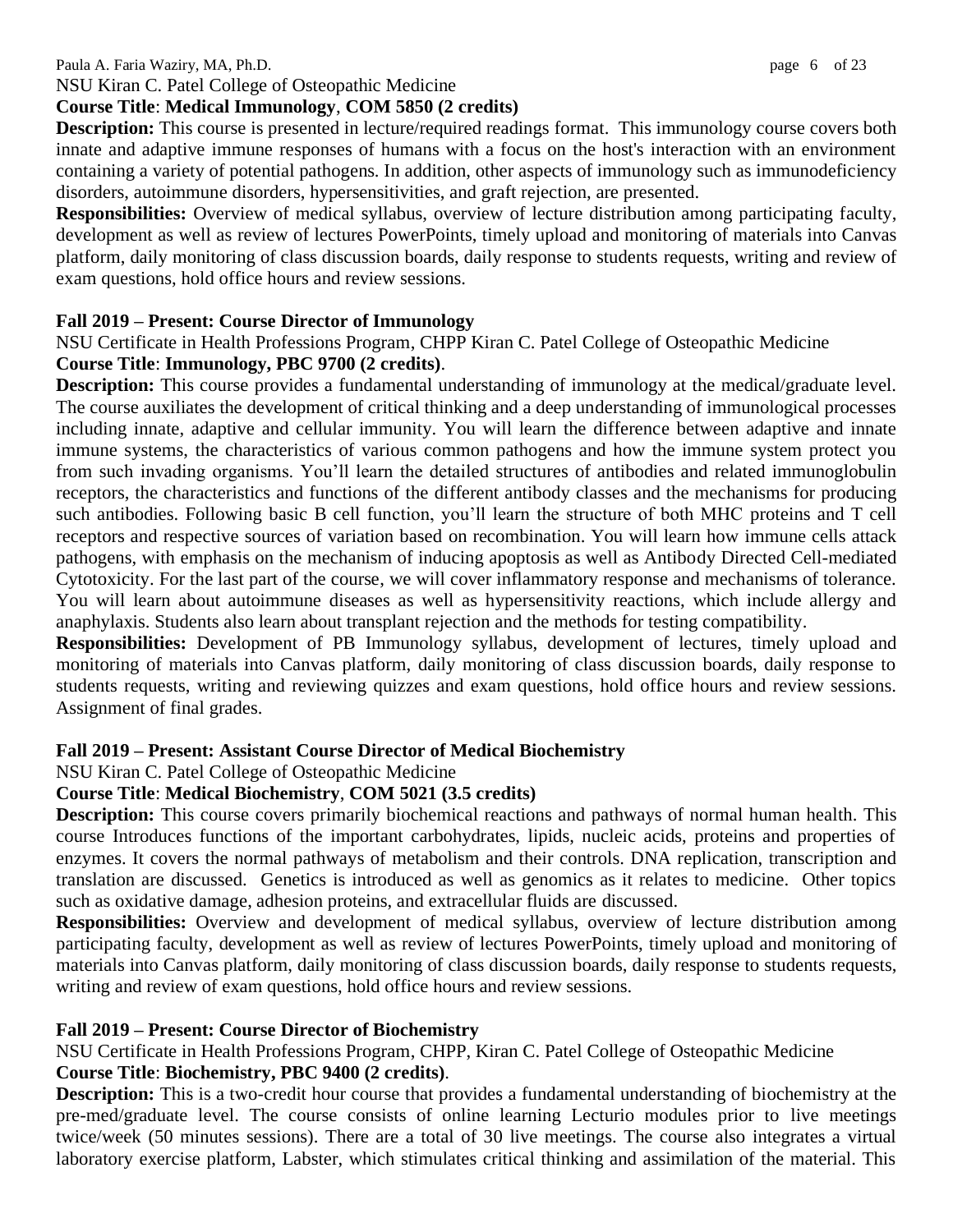course differs from traditional biochemistry courses by focusing on human metabolism, energy flow and related abnormalities. It will lay the foundation for other basic and clinical medical sciences. The goal of this course is to learn the core concepts of biochemistry that apply to human health and disease by focusing on main aspects of molecular interactions in relation to biological and metabolic pathways. The course aids the development of critical thinking and understanding of biological processes including enzyme kinetics, metabolism of nucleotides, carbohydrates and lipids, as well as common diseases associated with dysregulation of such pathways.

**Responsibilities:** Development of PB Biochemistry syllabus, development of lectures, timely upload and monitoring of materials into Canvas platform, daily monitoring of class discussion boards, daily response to students requests, writing and reviewing quizzes and exam questions, hold office hours and review sessions. Assignment of final grades.

## **Fall 2019 – Present: Assistant Course director of Genetics**

NSU Certificate in Health Professions Program, CHPP, Kiran C. Patel College of Osteopathic Medicine **Course Title**: **Genetics PBC 9300 (2 credits)**.

**Description:** The course covers a variety of related fields such as Mendelian genetics, molecular genetics and medical genetics. Study of human genetics can help to find answers to questions regarding the inheritance and development of different phenotypes. The field of medical genetics is quickly evolving and dynamically developing thanks to new technologies, which will be explored throughout the term. Most diseases have a genetic component and some other diseases arise from a complex interplay of many genes, environmental influences and/or chance. The course also incorporates a virtual laboratory that will reinforce classroom learning with practical applications. The understanding of how our genomic variations contribute to disease susceptibility and development offers many perspectives to guide diagnostics and prognostics as well as lay the background for novel therapeutic approaches.

**Responsibilities:** (2019 – 2020) Development of PB Genetics syllabus, development of lectures, timely upload and monitoring of materials into Canvas platform, daily monitoring of class discussion boards, daily response to students requests, writing and reviewing quizzes and exam questions, hold office hours and review sessions. Assignment of final grades. (2020 – present) Auxiliate Dr. Reardon (present course Director) with lectures and exams material.

## **Winter 2021 – Present: Nutrition Faculty**

## **Fall 2015 – Fall 2020: Course Director of Nutrition**

NSU Master of Public Health Program, College of Osteopathic Medicine, Health Professions Division.

#### **Course Title**: **Advanced Herbal Medicine II: Endocrine System, Immune System and Mental Health Issues, NUT 5315** (3 credits).

**Description:** The immunology section covers an introduction to immune system components, mechanisms, challenges, and techniques for enhancement of function. This includes basic knowledge of innate and acquired, cellular and humoral, and other factors of the immune system. The course also covers factors that can overload or weaken the immune system including nutritional and chemical agents and psychosocial states. We explore various dietary considerations relevant to immune system function, including malnutrition, gut health, processed foods, macronutrient imbalances and immune-damaging foods. It employs critical analysis in evaluating the scientific validity and potential drawbacks of various concepts regarding immune function and therapy. The endocrinology section of the course is an introduction to the hormonal intercommunication system that maintains body homeostasis. The course covers anatomical and physiological aspects of endocrinology as well as discussion of hormonal synthesis, distribution and regulation. The mental health aspect of the course focuses on understanding cytokine balance and the effects of inflammatory cytokines on the brain.

**Current Responsibilities:** Prepare and deliver lectures online as well as exam questions.

**Previous responsibilities:** Overview of medical nutrition syllabus, overview of lecture distribution among participating faculty, development as well as review of lectures PowerPoints, timely upload and monitoring of materials into Canvas platform, daily monitoring of class discussion boards, daily response to students requests,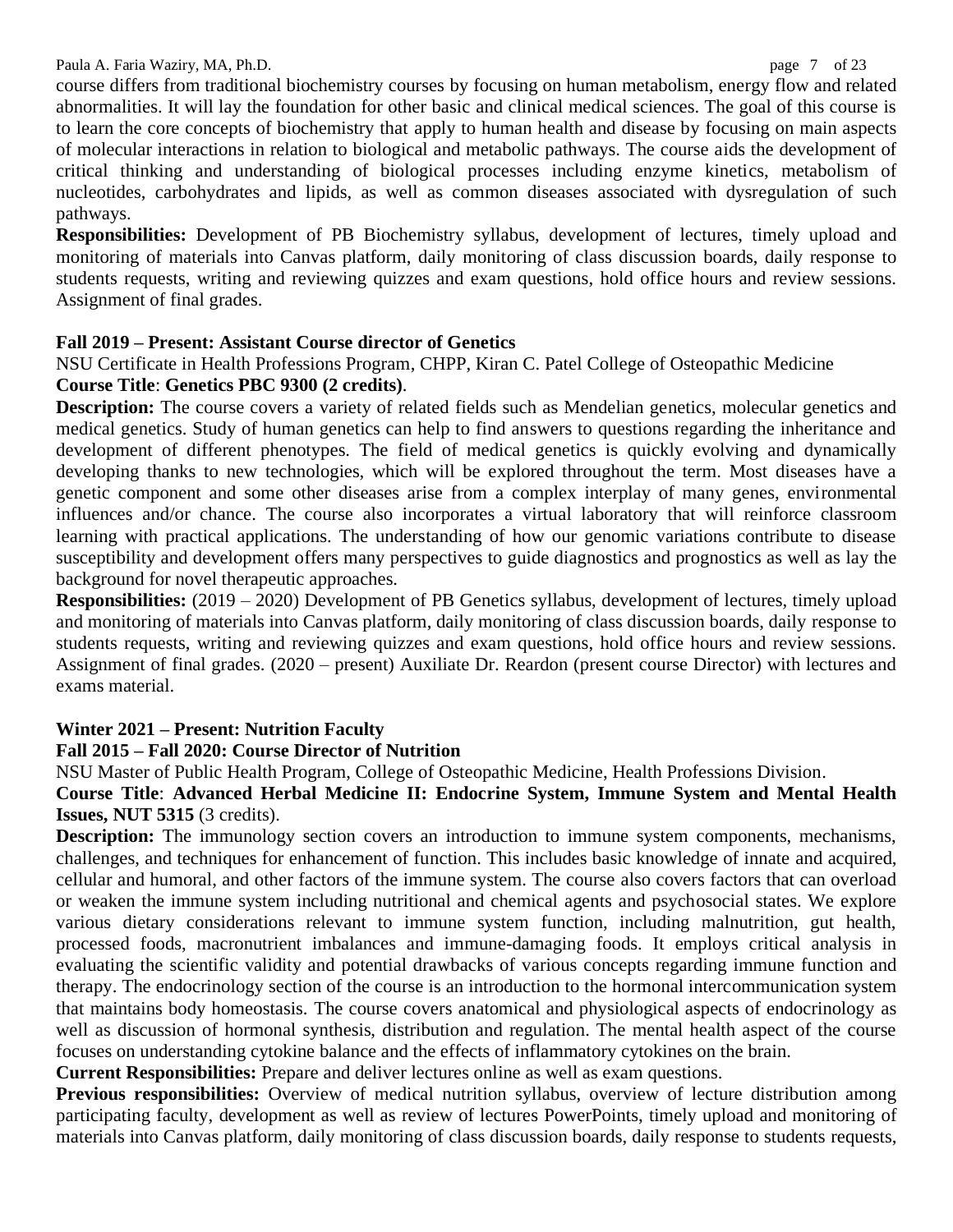Paula A. Faria Waziry, MA, Ph.D. **page 3** of 23

writing and review of exam questions, hold office hours and review sessions. This course is offered 100% online.

## **Fall 2011 – Present: Adjunct Professor for three science courses**

NSU Halmos College of Natural Sciences and Oceanography

**1. Course Title**: **Microbiology and Immunology with Laboratory** (BIOL 3400: 4 credits).

This course highlights basics of morphology, metabolism, growth, genetics, enumeration, control and public health aspects of bacteria and viruses.

## **2. Course Title**: **Introduction to Neuroscience with Laboratory** (NEUR 2500: 4 credits).

This course highlights the biological structures and functions of the brain and nervous system and introduces the fundamental concepts in neuroscience and research methods used by behavioral neuroscientist. Concepts range from cellular to behavioral aspects of neuroscience.

## **3. Course Title**: **Genetics with Laboratory** (BIOL 3600: 4 credits).

This Genetics Core Course review principles of Mendelian and quantitative inheritance considered at a morphological and molecular level, including a survey of population genetics, theories of natural selection, the study of amino acids, and nucleotide substitutions as "evolutionary clocks." The laboratory consists of three major projects: (1) Sequence analysis of the control region of mitochondrial genome; (2) Restriction Fragment Length Polymorphism (RFLP) analysis; and (3) DNA cloning/genetic engineering. Furthermore, I have prepared, edited and published innovative lecture videos that allow students to review each topic presented in class. Please refer to my playlist (paulawaziry's channel on [http://www.youtube.com/\)](http://www.youtube.com/) entitled "Genetics\_Dr. Paula Faria Waziry" by following the link: [http://www.youtube.com/playlist?list=PL3CBA6D82E9B35226.](http://www.youtube.com/playlist?list=PL3CBA6D82E9B35226) Students' feedback indicates that they are benefiting from this technology by optimizing and concentrating their study time on specific areas that are particularly challenging to understand.

**Responsibilities:** Development of syllabi, development of lectures, timely upload and monitoring of materials into Canvas platform, daily monitoring of class discussion boards, daily response to students' requests, writing and reviewing quizzes and exam questions, hold office hours and review sessions. Assignment of final grades.

## **Students' comments on my teaching abilities at RateMyProfessor.com**:

<http://www.ratemyprofessors.com/ShowRatings.jsp?tid=1668663>

# **Supervisor/Mentor of Extramural Scholars:**

**August 2016 – May 2017:** *Chloe Salmon, B.S.*

## **Plymouth University, United Kingdom**

Academic Advisor: Edwin Lasonder [\(edwin.lasonder@plymouth.ac.uk\)](mailto:edwin.lasonder@plymouth.ac.uk)

The general aim of Chloe's project is to develop a combination therapy against metastatic breast carcinomas by first protecting normal cells, then performing infections with oncolytic viruses that are specifically engineered to infect and replicate in cancer cells.

#### **Summer 2017 – Summer 2018:** Samantha Nahari **Florida Atlantic University, Boca Raton, FL**

**Summer 2018 – Present:** Deborah Edlin, BS **University of Central Florida, Orlando, FL**

# **Supervisor for Undergraduate Laboratory Training of Honors Students**

**NSU Halmos College of Natural Sciences and Oceanography and Sciences Course: BIOL 4990 –** Independent Study in Cancer Therapeutics (2 credits) Biology Department, Chair: Emily Schmitt, Ph.D.

**Winter 2018** – Varun Raja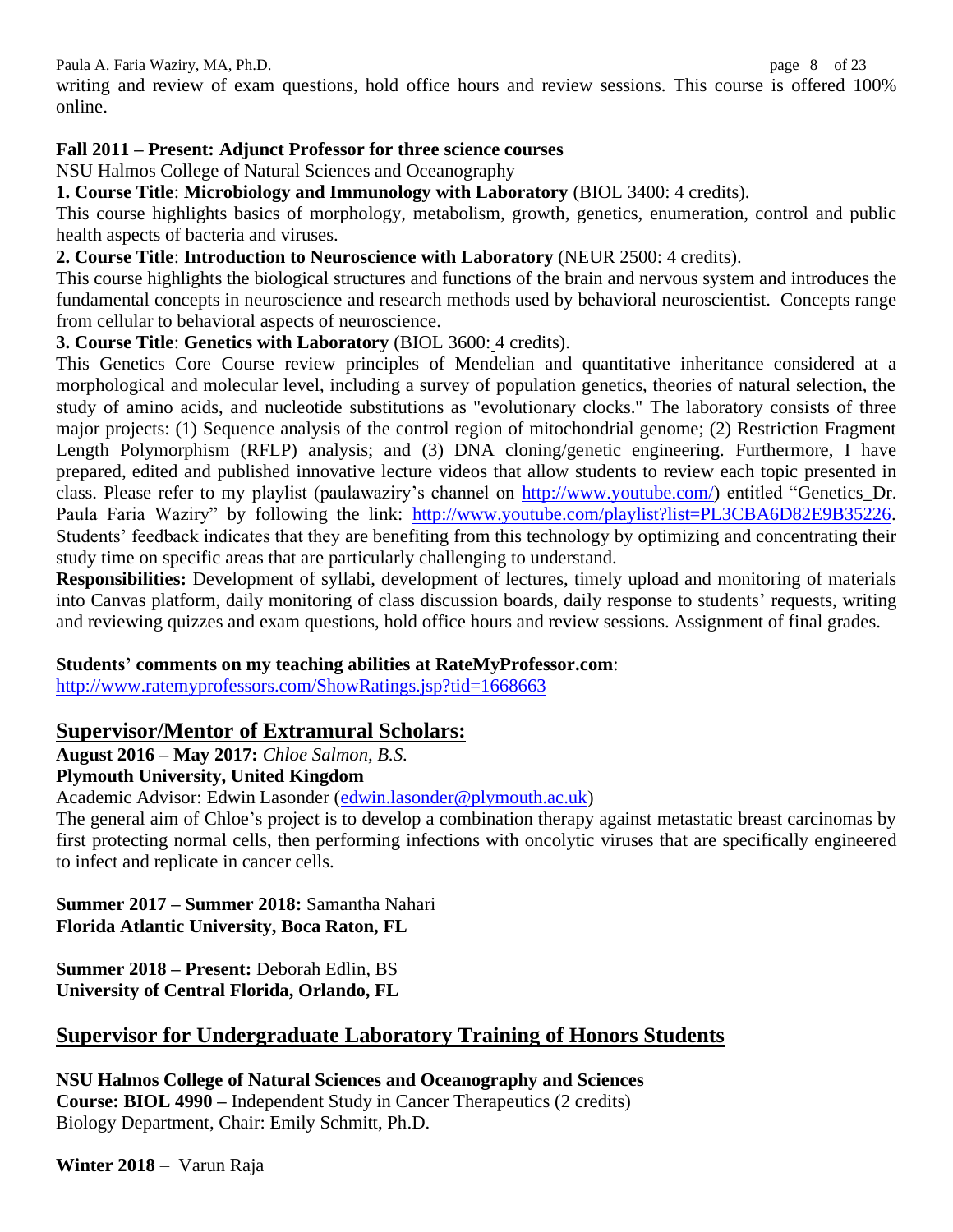Paula A. Faria Waziry, MA, Ph.D. **page 3** of 23 **Fall 2018** – Christo Manikkuttiyil **Fall 2018** – Amr Eltalla **Fall 2017** – Uzair Mohammed **Fall 2017** – Ali Awad **Fall 2017** – Luz Delgadillo **Fall 2015** – Miguel Cruz **Fall 2015** – Bernardo Jordan **Fall 2014** – Mekha Mathew **Fall 2013 –** Dylan Dinesh **Fall 2011 –** Shan Desai **Fall 2010 –** Stephanie Luff

#### **NSU Graduate Center for Psychological Studies**

**2010 –** Misha Tursich, M.S.

**Project tittle:** "A longitudinal case study of psychological and immune system function during psychotherapy for childhood abuse sequelae."

**NSU University Upper School** (High School) **Winter 2018:** Adam Waziry **Summer 2015**: Elizabeth Feldman

#### **Supervisor of Research for College of Medicine student rotation:**

Fall 2016 – Randy Leibowitz, 3<sup>st</sup> year DO program;

#### **Laboratory Instructor/supervisor for Pharm D. Candidates NSU College of Pharmacy – Mentored Research Students:**

**2012 –** Danush, Pharm. D. Candidate Title of Project: "Production of pcDNA-Rae1 plasmid DNA for transfection into Mouse Embryo Fibroblast (MEF) cells that are deficient in STAT1 antiviral pathway" Omar Ibrahim**,** Pharm. D. Candidate Title of Project: "Immunoblot Analysis of cells treated with statins and infected with VSV" **2011 –** Lina Alaydi, Pharm. D. Candidate Title of Project: "Cell Survival Assays after Simvastatin Treatment and VSV Infection" **2009 –** Grishma Patel, Pharm. D. Candidate Title of Project: "Statins and Antiviral Effects" **2009 –** Ina Zlotcavitch, Pharm. D. Candidate Title of Project: "Effects of Statins on Gene Expression of Vascular Smooth Muscle Cells" **2009 –** Karine Cohen, Pharm. D. Candidate Title of Project: "Statins Modulate Vesicular Stomatitis Virus Oncolysis of HeLa cells" **2008 -** Stefka Savenkova, Pharm. D. Candidate and Erika Galindo-Diaz**,** Pharm. D. Candidate Title of Project: "Simvastatin Antiviral Activity on Vascular Smooth Muscle Cells" **2008 -** Aida Garza, Pharm. D. Candidate and Viviana Sumi Lee, Pharm. D. Candidate Title of Project: "Simvastatin Affects Vesicular Stomatitis Virus Replication"

order to allow individual attention and student participation. The class consisted of 45 min. lecture, and 1:15 hr.

#### **Jan. 1999-July 1999: Chemistry Instructor**

Supervisor: S. Radel, Ph.D., Professor, Chair of the Chemistry Department The City College of the City University of New York 160 Convent Avenue, New York, NY 10031 *Job responsibilities:* Teach introductory chemistry. The course was designated for science majors without previous exposure to chemistry and/or physics. This class was designed to have a small number of students in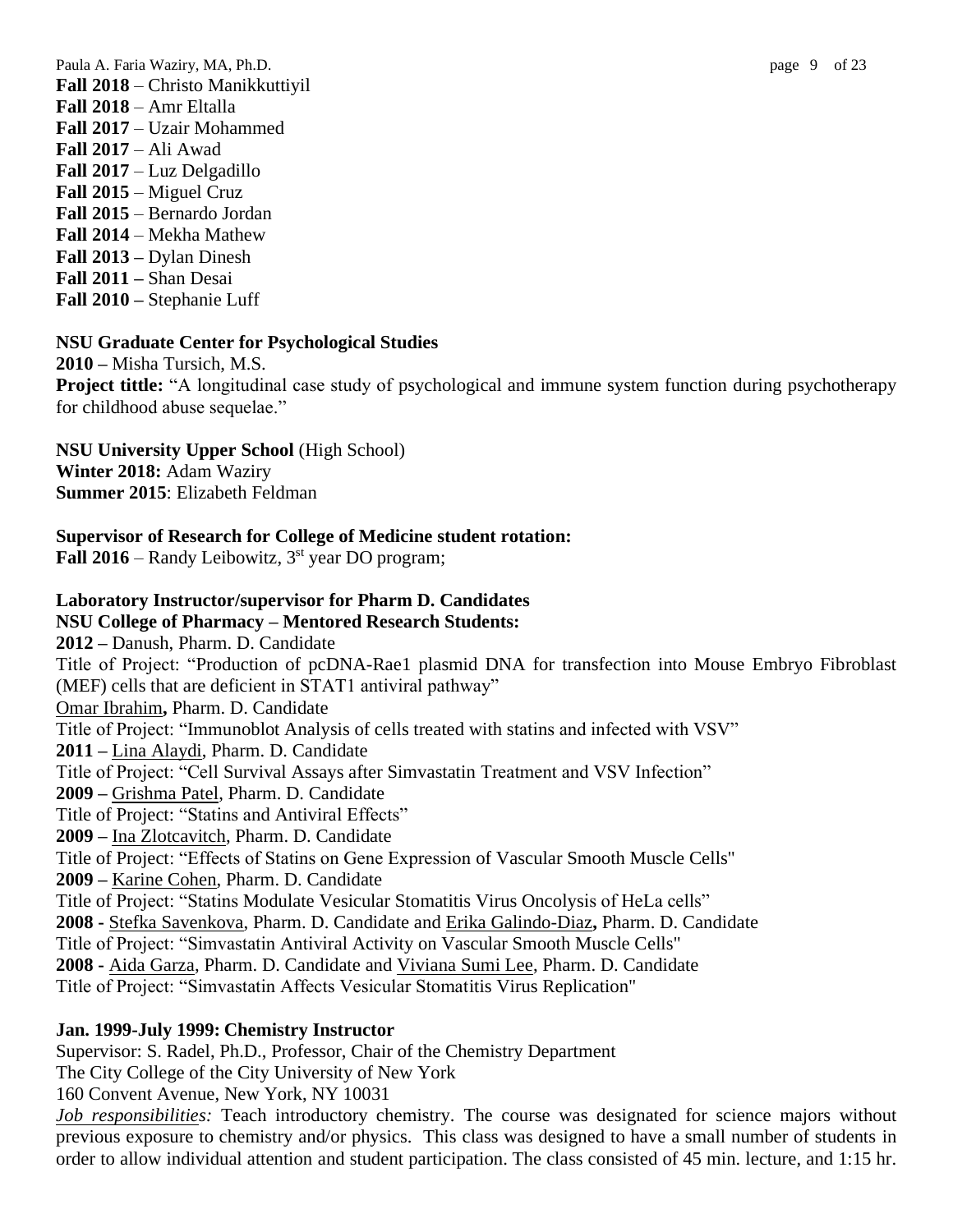Paula A. Faria Waziry, MA, Ph.D. page 10 of 23

problem solving, with emphasis on skill, strategy and the use of available resources. Grading consisted of 40% test scores, 30% laboratory work, which included quizzes and take-home assignments. The students were encouraged to hand in assignments on a weekly basis in order to follow the progression of the course.

## **Sept. 1997 – July 1999: Supervisor of Chemistry laboratories**

Supervisor: S. Radel, Ph.D., Professor, Chair of the Chemistry Department

The City College of the City University of New York

160 Convent Avenue, New York, NY 10031

*Job responsibilities:* Supervise the quality of teaching related to inorganic chemistry laboratories; Monitor the safety of chemical usage; Correct techniques of trainee instructors; Substitute the instructors when necessary; Suggest experiments and report the progression of the courses to the Department Chair.

## **Jan. 1998 - July 1999: Biochemistry Laboratory Instructor**

Supervisor: Dr. G. Simmons, Professor, Associate Dean

Biology Department

The City College of the City University of New York.

160 Convent Avenue, New York, NY 10031

*Job responsibilities*: The class consisted laboratory and tutoring.

**1.** Teach biology laboratory techniques; Elaborate and suggest experiments; Teach basic molecular biology procedures, such as PCR; DNA extraction and gel analysis; Cloning using bacterial vectors; Antibiotic selection; DNA sequencing; Protein fractionation and characterization including differential centrifugation, column procedures including gel exclusion, ion exchange, affinity, and HPCL, electrophoresis, sedimentation and diffusion; Coomassie staining; Subcellular fractionation; Use of subcellular marker enzymes; and Western Blots.

**2**. Tutor on subjects learned in the main lecture course, which accompanied the laboratory. The main topics for tutoring were: Molecular structure; Molecular genetics, including control of gene expression and recombinant DNA technology; Intracellular structures and protein sorting; cell signaling; Cell-division cycle; the Immune system and antibody functions.

**3**. Construct a web site for the course and encourage use of technology.

# **Sept. 1997 – June 1998: Chemistry Laboratory Instructor**

Supervisor: M. Weiner, Ph.D., Professor, Chemistry Department

The City College of the City University of New York.

160 Convent Avenue, New York, NY 10031

*Job responsibilities*: Teach inorganic chemistry laboratory techniques such as safe handling of chemicals and waste; volumetric analysis; pH, reaction of acids and bases; buffers; titrations; solubilities; chelation and EDTA titration; and capillary electrophoresis. The class consisted of a brief introduction and hands-on procedures.

# **Invited Lectures**

**June 12, 2018 – "Inter-kingdom communication: Listening to a gut feeling."**

Health Studies Seminar, Department of Biology Halmos College of Natural Sciences & Oceanography Nova Southeastern University, Ft. Lauderdale, FL

# **November 11, 2017 – "Nature vs. Nurture: Do pathogens care about the dilemma?"**

Embassadors Breakfast

Nova Southeastern University, Ft. Lauderdale, FL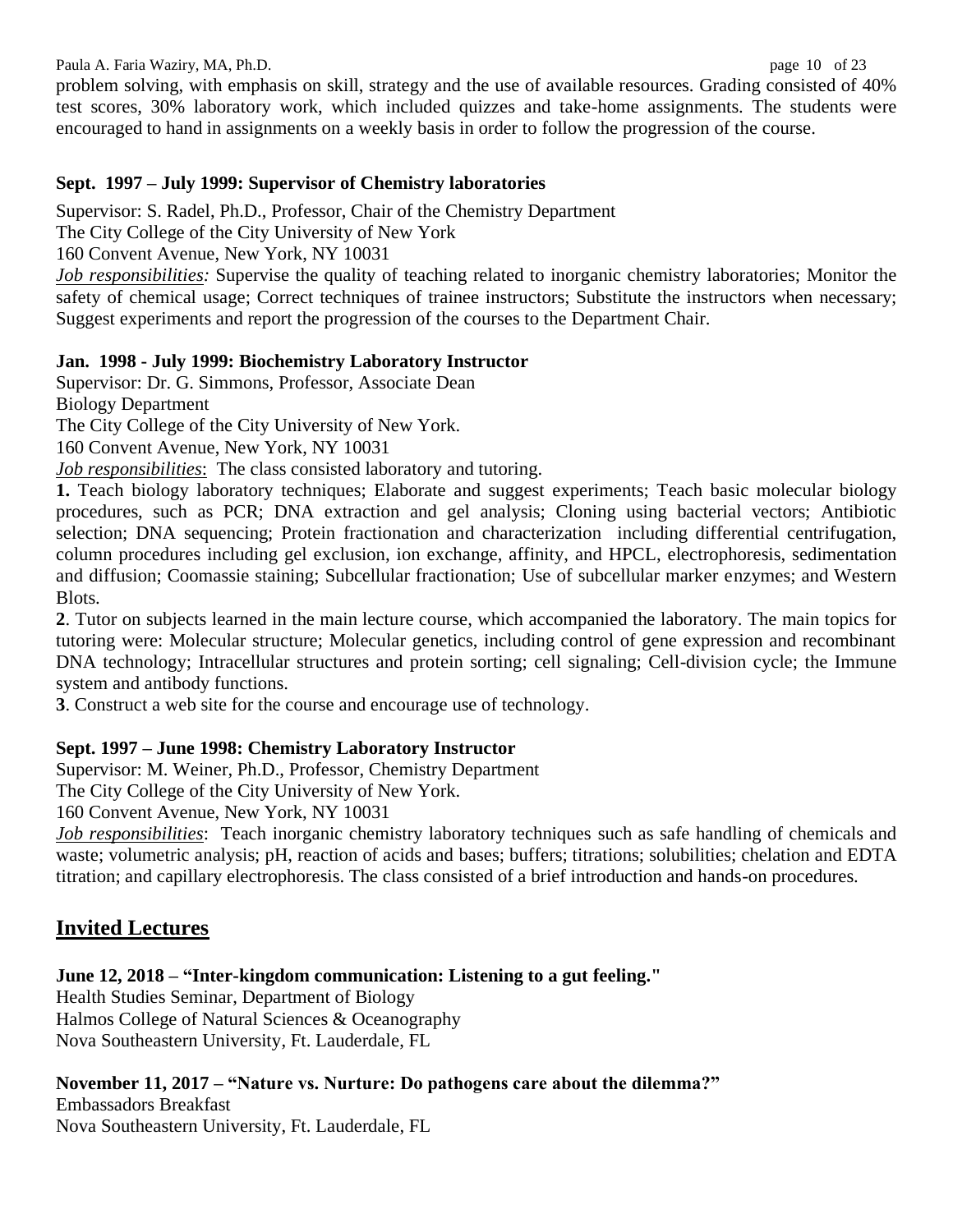#### Paula A. Faria Waziry, MA, Ph.D. page 11 of 23 **April 19, 2017 – "Zika virus and potential health risks associated with pesticides"**

Department of Biological Sciences, Halmos College of Natural Sciences and Oceanography Nova Southeastern University, Ft. Lauderdale, FL

**April 7, 2017 – "Mechanism of Partial Viral Reactivation Might Trigger ME/CFS"** The Institute for Neuro-Immune Medicine (INIM) Research Seminar Series Nova Southeastern University, Ft. Lauderdale, FL [https://sharkmedia.nova.edu/media/INIM+April+7/1\\_64k8plbs](https://sharkmedia.nova.edu/media/INIM+April+7/1_64k8plbs)

## **April 4, 2017 – "Mechanisms of Reactivation: Research Pathways"**

Keynote speaker at Tribeta Society Induction Ceremony**.** Nova Southeastern University, Ft. Lauderdale, FL

# **March 2017 – "Methionine γ-Lyase 2-AminoButyrate Deaminase (MEGL-2ABD) anti-cancer properties"**

Department of Biochemistry, College of Medical Sciences, Health Profession Division Nova Southeastern University, Ft. Lauderdale, FL

## **December 2014 – "The Role of Latent Viral Infection in Chronic Illness"**

The Institute for Neuro-Immune Medicine (INIM) Research Seminar Series Nova Southeastern University, Ft. Lauderdale, FL

**November 2007 - November 2008**

**University of Miami Miller School of Medicine** 

**Graduate School Core Course Integrated Biomedical Sciences (IBS601), Miami FL Course lectures on Nucleocytoplasmic Transport: Structure and Function** Invited by Robert H. Warren, Ph.D., Professor/Interim Chair Department of Cell Biology and Anatomy

**May 2008 – "Role of Nucleocytoplasmic Transport in Health, Infection and Disease"** College of Pharmacy, Nova Southeastern University, Ft. Lauderdale, FL

**January 2005** – **"Disruption of mRNA Nuclear Export by Viruses"** New York University Medical Center, New York, NY Invited by Victor Nussenzweig, M.D., Ph.D., Professor of Preventive Medicine Department of Pathology

#### **October 2004** – **"Mechanisms of mRNA Nuclear Export"** UM Sylvester Comprehensive Cancer Center

University of Miami Miller School of Medicine, Miami, FL Invited by Glen Barber, Ph.D., Endowed Professor/Chair Department of Microbiology and Immunology

# **United States Patent:**

**Patent No.: US 9,289,456 B2 Date of Patent: Mar.22, 2016**

# **Title:** *MODULATING ONCOLYTIC VESICULAR STOMATITIS VIRUS (VSV) WITH STATINS FOR CANCER TREATMENT.*

Faria-Waziry et al. Pub. No.: US 2013/0302284 A1 Pub. Date: NOV. 14, 2013 [file:///C:/Users/waziry/Desktop/US20130302284.pdf](../../AppData/Roaming/AppData/Desktop/US20130302284.pdf)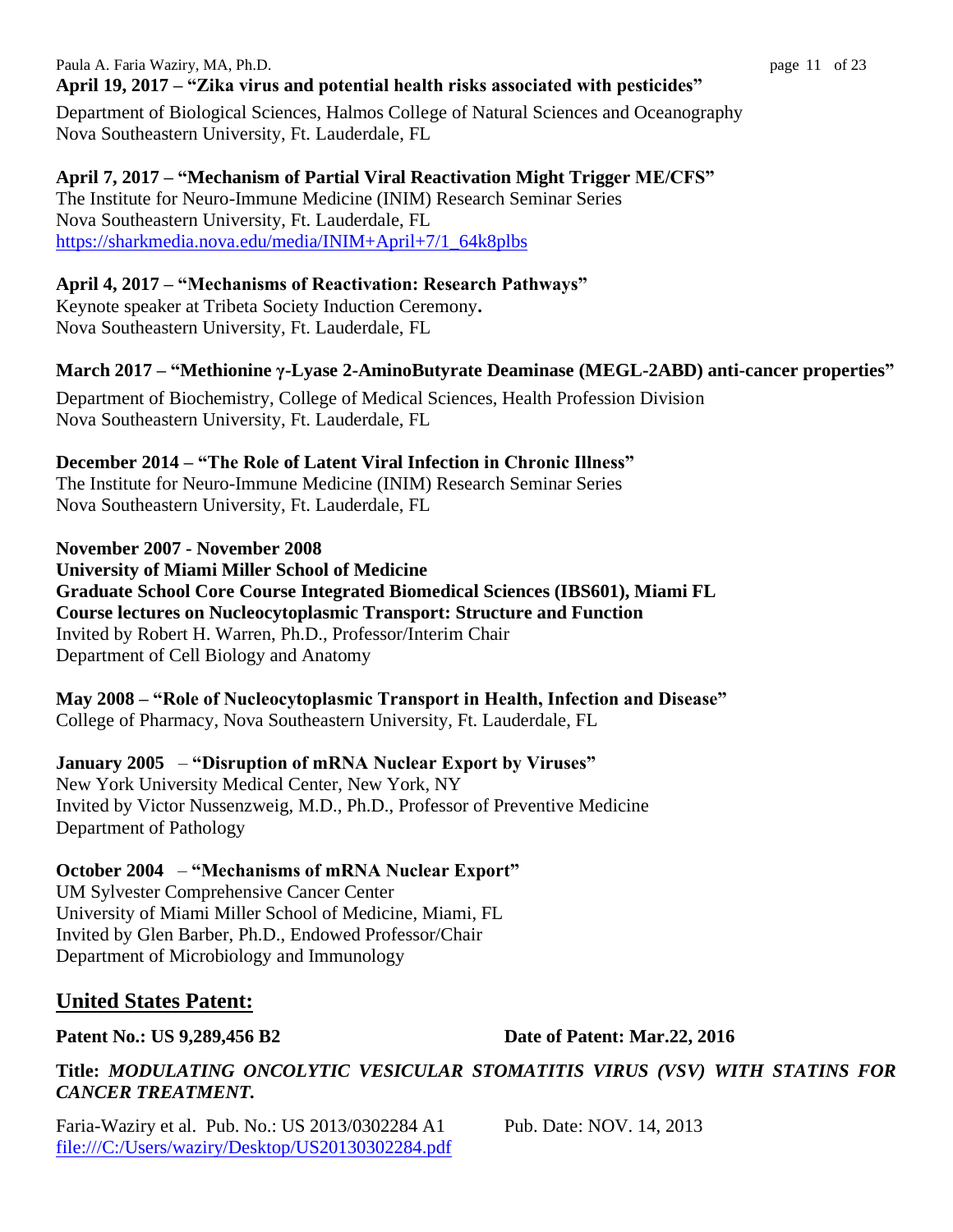Paula A. Faria Waziry, MA, Ph.D. page 12 of 23 **Inventors:** Paula A. Faria-Waziry, Fort Lauderdale, FL (US); Luigi X. Cubeddu, Fort Lauderdale, FL (US); Ana Maria Castejon, Fort Lauderdale, FL (US).

**Abstract:** In the instant invention, simvastatin (Sim) is used to modulate Vesicular Stomatitis Virus (VSV) infection at the level of viral replication for treatment of cancer. Both lipid-lowering and pleiotropic cellular effects of simvastatin are exploited in this modulation. Simvastatin upregulates the expression of Rael and Nup98, therefore altering normal cellular mRNA distri-bution and reverting VSV's mRNA export block. Further-more, simvastatin causes redistribution of Flotillin-1, which affects VSV replication/budding. Simvastatin is further used as a neoadjuvant for the selective modulatory control of live VSV oncolytic therapy.

# **Publications**

1. **Development and validation of qualitative and quantitative analytical method for identification and analysis of amphetamines by gas chromatography**.

Esther Ricci Adari Camargo, Rodrigo Martins P.O. da Trindade, André Augusto R. Felgueiras, Marcella Zaim, Mônica Novaes Ferreira, Juliana Weckx Peña Muñoz, Helenice de Souza Spinosa, Lorena de Paula Pantaleon, *Paula A. Faria Waziry* and André Rinaldi Fukushima International Archives of Addiction Research and Medicine, Volume 6, Issue 1, Open Access DOI: 10.23937/2474-3631/1510032

Accepted: May 20, 2021: Published: *May 22, 2021*

**2. Impact of pyriproxyfen on virus behavior: implications for pesticide-induced virulence and mechanism of transmission.**

*Paula A. Faria Waziry,* Aarti Raja, Chloe Salmon, Nathalia Aldana, Sruthi Damodar, Andre Rinaldi Fukushima, and Bindu S Mayi. *Journal of Virology*, Volume 17, article number 93, *July 2020* Impact Factor 4.663

3. **Exposure of dams to Fluoxetine during lactation disturbs maternal behavior but had no effect on the offspring behavior.**

Julia Zaccarelli Magalhães, Maysa Amato Santoro, Gabriel Ramos de Abreu, Esther Lopes Ricci, André Rinaldi Fukushima, Thiago Berti Kirsten, *Paula A. Faria Waziry*, Helenice de Souza Spinosa. *Behavioral Brain Research,* Volume 377, 13. *January 2020* https://doi.org/10.1016/j.bbr.2019.112246 Impact Factor 3.002

## 4. **Preclinical Toxicological Study of Prolonged Exposure to Ketamine as an Antidepressant.**

Julia Zaccarelli Magalhães, André Rinaldi Fukushima, Natalia Moreira, Marianna Manes, Gabriel Ramos de Abreu, Esther Lopes Ricci, *Paula A. Faria Waziry*, Helenice de Souza Spinosa. https://doi.org/10.1007/s43440-019-00014-z Pharmacological Reports, *December 20, 2019* Impact Factor 2.84

5. **Actual Trends in the use of the Kastle-Meyer Test: Applications in Different Species and Verification of the Limit of Detection of Sensitivity and Vestigiality.**  Renata Inzinna Bernardo Fonseca, Esther Lopes Ricci, Helenice de Souza Spinosa, Maria Marta Bernardi,

Gabriel Ramos de Abreu, *Paula A. Faria-Waziry*, Maria Aparecida Nicoletti, Simone Rodrigues Ambrosio, Iago Portolani de Araujo, Juliana Weckx Pena Munos, André Rinaldi Fukushima. DOI:10.15406/jdvar.2019.08.00261

*Journal of Dairy, Veterinary and Animal Research*, 8(4):166, *July 2019*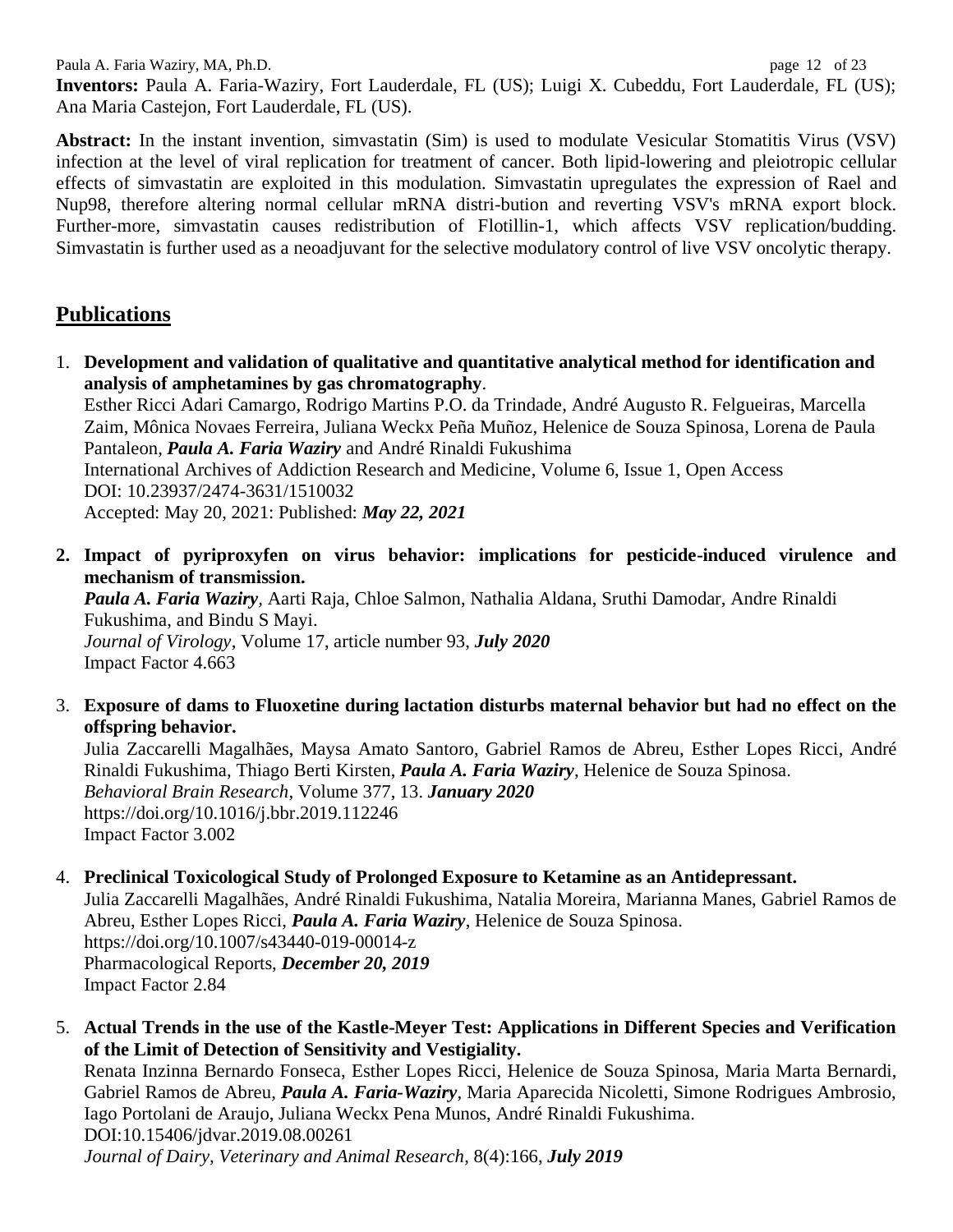- 6. **Prolonged Exposure of Rats to Varenicline Increases Anxiety and Alters Serotoninergic System, but has no Effect on Memory.** Julia Zaccarelli-Magalhães, Thaisa Meira Sandini, Gabriel Ramos de Abreu, Bianca Maria Petrocelli, Natalia Moreira, Thiago Moirinho Reis-Silva, Ivo Lebrun, Jorge Camilo Flório, Esther Lopes Ricci, André Rinaldi Fukushima, *Paula A. Faria Waziry*, Helenice de Souza Spinosa. https://doi.org/10.1016/j.pbb.2019.03.009 *Pharmacology, Biochemistry and Behavior,* Volume 181, Pages 1-8, *June 2019* Impact Factor 2.781
- **7. Systematic review of Kabuki Syndrome's phenotype with KMT2D gene mutation** Leonardo Bonini Fischetti, Julia Zaccarelli-Magalhães, André Rinaldi Fukushima, *Paula A. Faria Waziry*, Esther Lopes Ricci. DOI: http://dx.doi.org/10.22280/revintervol12ed1.426 *Revinter, Revista Intertox de Toxicologia, Risco Ambiental e Sociedade,* Volume 12, n. 01, p. 60-75, *February 2019.*
- **8. The Antioxidant Effect of Beta-Alanine or Carnosine Supplementation on Exercise-Induced Oxidative stress: A Systematic Review and Meta-Analysis.**

Elias de França, Fábio Santos Lira, Marcio Flávio Ruaro, Vinicius Barroso Hirota, *Paula A. Faria Waziry*, André Rinaldi Fukushima, Maria Luiza de Jesus Miranda, Erico Chagas Caperuto. DOI: 2018110189 *Journal of Nutritional Biochemistry, Preprints, December 2018* Impact Factor 4.518

#### **9. Determination of Paraquat in Several Commercially Available Types of Rice.**

Thais Lopes Lima, Maria Aparecida Nicoletti, Camila Munhoz, Gabriel Ramos De Abreu, Julia Zaccarelli Magalhães, Esther Lopes Ricci, *Paula A. Faria Waziry*, Júlia Nathalia Alves da Costa, Ana Carolina Nascimento Antônio, André Rinaldi Fukushima. *DOI:10.4236/fns.2018.912098*

*Food and Nutrition Sciences, 09(12):1368-1375, December 2018* Impact Factor 1.2

#### **10. Review on requirements for methodological validations and forensic applications.**

André Rinaldi Fukushima, Julia Zaccarelli-Magalhães, Camila Munhoz, Gabriel Ramos de Abreu, Esther Ricci Adari Camargo, *Paula A. Faria-Waziry*, Helenice de Souza Spinosa. *Brazilian Journal of Forensic Sciences, Medical Law and Bioethics, Vol 7(4):265-282, September 2018*

**11. Simvastatin and Oncolytic Vesicular Stomatitis Virus actions on HeLa cells.** *Paula A. Faria-Waziry*, Francisco Puerta, Giulio Rotaro, Ana M. Castejon, Luigi X. Cubeddu *Current Topics in Pharmacology, Vol 21, April 2017*

## **12.** Methionine γ-Lyase/L-2-Aminobutyrate Deaminase (MEGL/2ABD) as a Gene Therapeutic Agent for **Cancers.**

*Paula A. Faria*, Harold Laubach, K.V. Venkatachalam *Journal of Genetic Syndromes and Gene Therapy, February 2013* American Society for Pharmacology and Experimental Therapeutics

## 13. **NFAR-1 and -2 modulate translation and are required for efficient host defense.**

Pfeifer I, Elsby R, Fernandez M, *Faria PA*, Nussenzveig DR, Lossos IS, Fontoura BM, Martin D, Barber GN.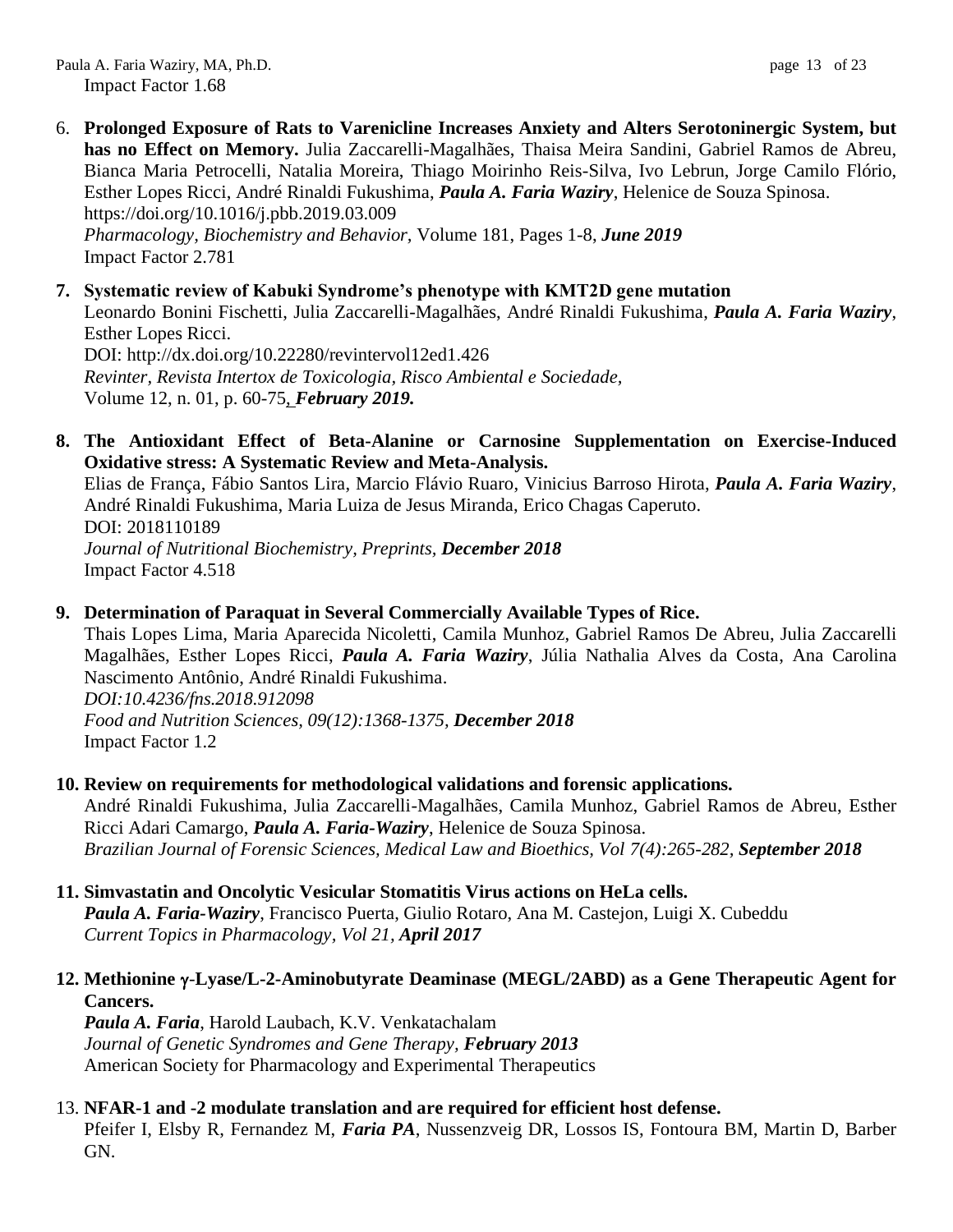Paula A. Faria Waziry, MA, Ph.D. page 14 of 23 *Proc Natl Acad Sci (PNAS),*105(11):4173-8. *Mar 2008* Impact Factor 9.432

## 14. **Influenza Virus Targets the mRNA Export Machinery and the Nuclear Pore Complex**.

Satterly, N., Tsai, P-L., van Deursen, J., Nussenzveig, D.R., Wang, Y., *Faria, P.A*., Levay, A., Levy, D.E., and Beatriz M. A. Fontoura. *Proc. Natl. Acad. Sci. (PNAS),* 104(6):1853-8. *February 2007* Impact Factor 9.432

## **15. Viral Interactions with the Nuclear Transport Machinery: Discovering and Disrupting Pathways**

Beatriz M. A. Fontoura, *Paula A. Faria* and Daniel R. Nussenzveig *IUBMB Life*, vol. 57(2), pp.65-72, *February 2005* Impact Factor 3.578

## **16. VSV Disrupts the Rae1/mrnp41 mRNA Nuclear Export Pathway**

*Paula A. Faria*, Papia Chakraborty, Agata Levay, Glen N. Barber, Heather J. Ezelle, Jost Enninga, Carlos Arana, Jan van Deursen, and Beatriz M.A. Fontoura DOI: 10.1016/j.molcel.2004.11.023 *Molecular Cell*, vol.17, 93-102, *January, 2005* Impact Factor 13.929

## 17. **A Surface-Enhanced Raman and ab Initio Study of Spectra of Lumazine Molecules**

*Paula A Faria*, Xingxing Chen, John Lombardi, and Ronald L. Birke DOI: 10.1021/la991351y *Langmoir*, *American Chemical Society*, Vol. 16, 3984-3992, *March 2000* Impact Factor 4.009

## **Abstracts and Conference Presentations**

#### **May 13, 2021** – **Universidade de São Paulo: Primeira Semana Academica de Farmacia - FAM** (First Pharmacy Academic Week) Centro Universitário das Américas - São Paulo, SP, Brazil (online symposium) **Oral Presentation in Portuguese:** "Sindrome da Guerra do Golfo Persico: Estudos celulares e extracelulares apos estimulo estressante" ("Gulf War Illness: Cellular and Extracellular Effects post-in vitro stress")

## **April, 2019 – NSU Undergraduate Student Research Symposium**

**Poster:** "The atypical decrease in Holo-transcobalamin (active vitamin B12) levels after exercise in patients of Myalgic Encephalomyelitis/Chronic Fatigue Syndrome (ME/CFS) and Gulf War Illness (GWI)." Raja, V., Mohammad, U., Manikkutty, C., *Faria Waziry, P. A*.

#### **2018 - Life Sciences South Florida STEM Undergraduate Research Symposium**

**Poster:** "A mechanism for endosomal differentiation between lysosomes and melanosomes." Raja, V., *Faria Waziry, P. A*.

#### **2017 - Military Health System Research Symposium**

**Abstract:** "Potential role of pesticides on novel mechanism of cell-to-cell viral transmission that evades immune detection." *Faria Waziry, P. A*.

## **2016 – 12th International IACFS/ME Biennial Conference, Ft. Lauderdale, FL.**

**Oral Presentation**: "ME/CFS miRNA analysis, mRNA in-situ hybridization and STAT1 localization upon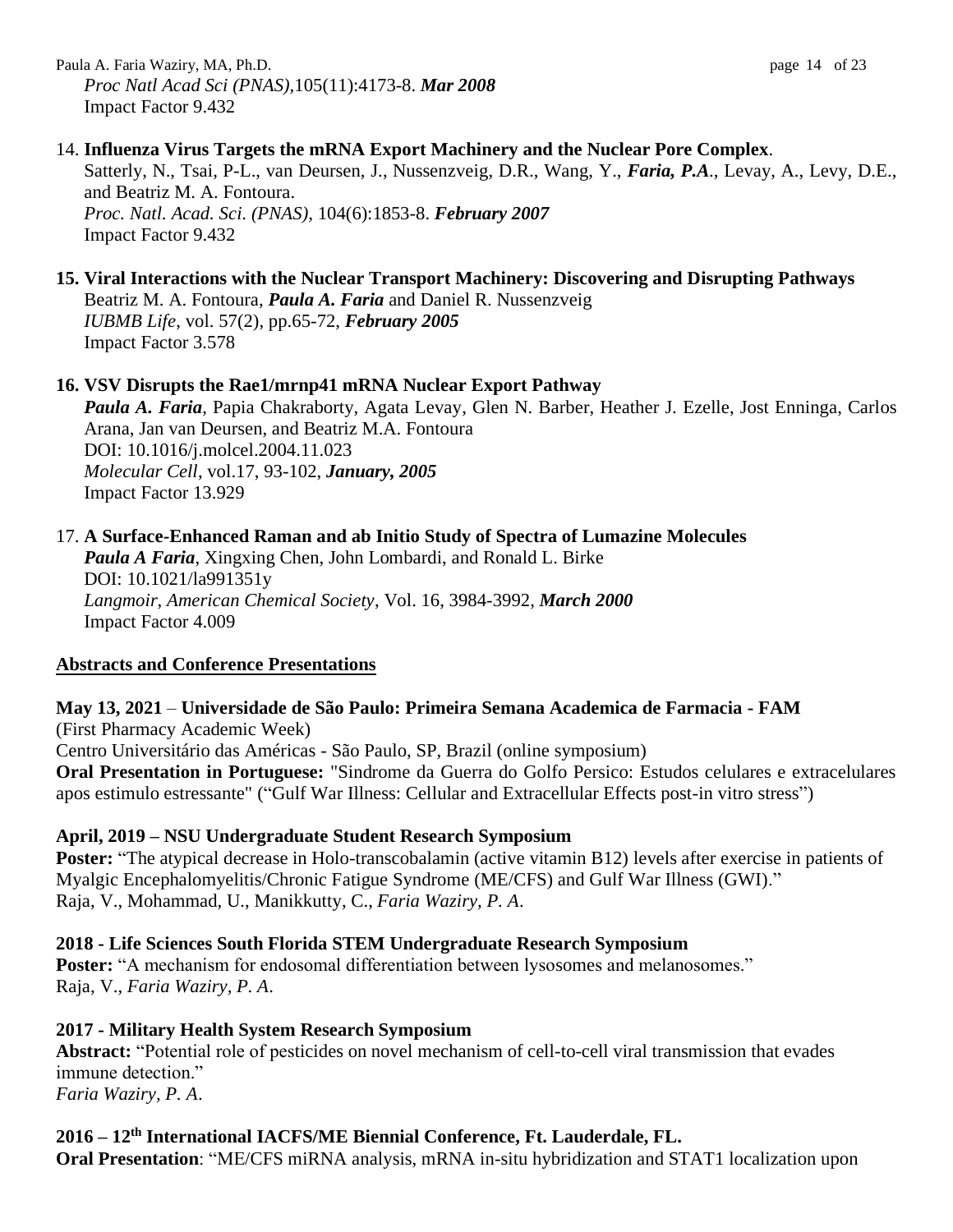## **2016 - INIM - CTI Collaborative Perspectives Symposium, Davie, FL**

**Oral Presentation**: "Myalgic Encephalomyelitis/Chronic Fatigue Syndrome: host-pathogen interactions." *Faria Waziry, P. A*.

## **2014 - 11th International IACFS/ME Biennial Conference Translating Science into Clinical Care, San Francisco, CA.**

Immunology Primer for Practitioners Workshop.

**Oral Presentation**: "Myalgic Encephalomyelitis/Chronic Fatigue Syndrome/ (ME/CFS) Integrated Genomics and Cell Biology Approach: New avenues for targeted therapy."

**Poster**: "CFS/ME NanoString analysis of differential micro-RNA expression: New avenues for targeted therapy."

*Faria Waziry, P. A*., Nathanson, L., Klimas, N.

#### **2012** – **7 th International Conference on Stereology, Spatial Statistics and Stochastic Geometry, Prague, Czech Republic.**

**Poster**: "Optimizing outcomes of the Combinatorial Effect of Viral Chemotherapy in an in-vitro model by using the fractionator"

Monica G. Pessanha, *Faria Waziry, P. A*., Ana M. Castejon, Luigi X. Cubeddu

## **2012** – **HPD Research Day Nova Southeastern University, Davie, Ft. Lauderdale, FL**

**Oral Presentation:** "Simvastatin Induces Nucleoporins Rae1/ mrnp41 and Nup98 via a STAT-1 pathway and Modulates Vesicular Stomatitis Virus Replication."

Poster: "Isolation and Characterizations of Neurons and Astrocytes from Rat Brains" Larisa Odessky, Jenny Estrin, *Paula A. Faria Waziry* and Michelle A. Clark

## **2011**– **Biochemical Society: Nuclear envelope disease and chromatin organization**

Robinson College, Cambridge, UK **Poster:** "Known drug Induces Nucleoporin Nup98 and mRNA Export Factor Rae1/ mrnp41: A Paradigm Shift in VSV Oncolytic Virus Modulation." Faria Waziry, P.A., Castejon, A.M., Cubeddu, L.X.

## **2011 – NSU Research Symposium**

Nova Southeastern University, Davie, FL **Poster:** "Cancer Therapeutic Uses of Methionine Gamma Lyase-2-aminobutyrate Deaminase (MEGL-2ABD)" Venkatachalam, K.V., Faria Waziry, P.A.

## **2010** – **Annual Meeting of the International Society for Traumatic Stress Studies**.

Montreal, Quebec, Canada. – Poster. "A Longitudinal Case Study of Psychological and Immune System Function During Psychotherapy for Childhood Abuse Sequelae." Tursich, Misha, Kibler, J. L., Gold, S. N., *Faria Waziry, P. A*., & Hammelman, J. D.

## **2010 – Miami Winter Symposium: Targeting Cancer Invasion and Metastasis**

Deauville Beach Resort, Miami Beach, FL

**Poster:** "Molecular Cloning, Expression and Characterization by a Novel Assay of L-Methionine  $\gamma$ -Lyase/L-2-Aminobutyrate Deaminase (MEGL/2ABD) from Oral Pathogenic Organism *Porphyromonas gingivalis* and Its Effects on Various Cancer Cell Metabolism."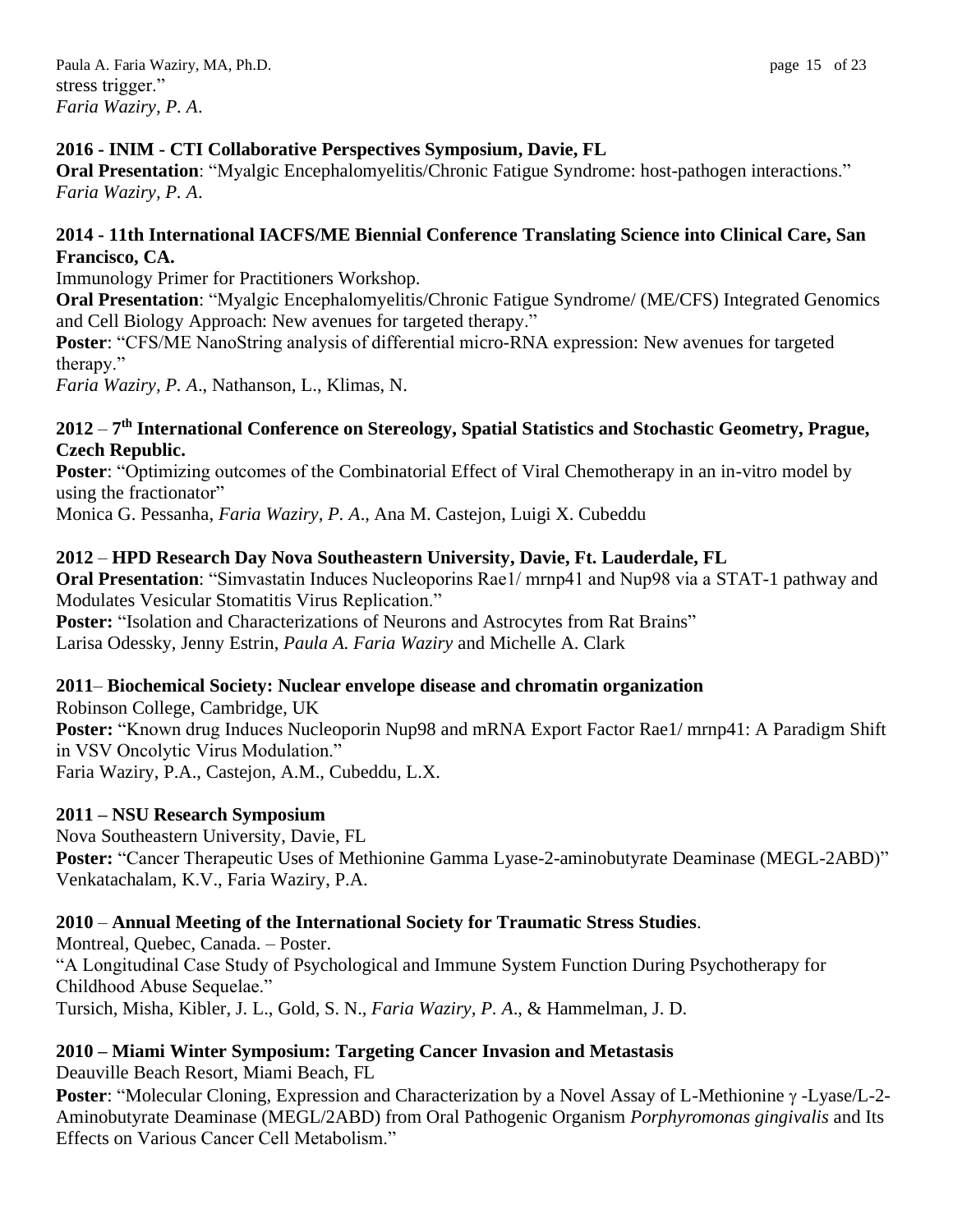Paula A. Faria Waziry, MA, Ph.D. page 16 of 23 K.V. Venkatachalam*, Paula A. Faria* Waziry, David Morcos, Brad Schmier, Pavanapuresan P. Vaidyanathan, Arun Malhotra, Harold E. Laubach.

## **2010** – **HPD Research Day Nova Southeastern University**

Davie, Ft. Lauderdale, FL **Oral Presentation and Poster**: "Statins Attenuate the Activity of Oncolytic Vesicular Stomatitis Virus" Faria Waziry, P.A., Castejon, A.M., Cubeddu, L.X.

# **2010** – **HPD Research Day Nova Southeastern University**

Davie, Ft. Lauderdale, FL **Poster**: "Rebound Upregulation of Inflammatory Cytokines After Statin Withdrawal" Faria Waziry, P.A., Castejon, A.M., Cubeddu, L.X.

**2009** – Gordon Research Conference: Atherosclerosis The Artery Wall And Beyond Tilton, NH **Poster: "Rebound Upregulation of Inflammatory Cytokines After Statin Withdrawal"** Faria Waziry, P.A., Castejon, A.M., Cubeddu, L.X.

# **2008 – Inaugural HPD Research Day Nova Southeastern University**

Davie, Ft. Lauderdale, FL **Oral Presentation**: "The Vesicular Stomatitis Virus and Nuclear Messenger RNA Export" Faria Waziry, P.A.

# **2007 – UM Sylvester Cancer Center Scientific Retreat**

Marco Island, FL **Poster:** "NFAR-1 and -2 modulate translation and are required for efficient host defense" Faria Waziry, P.A., Barber, G. N.

## **2004 - The American Society for Cell Biology 44th Annual Meeting**

Washington, DC **Poster: "VSV Disrupts the Rae1/mrnp41 mRNA Nuclear Export Pathway"** Faria Waziry, P.A., Barber, G. N., Enninga, J., Chakraborty, P., Fontoura, B.M.A.

## **2004 - Dynamic Organization of Nuclear Function**

Cold Spring Harbor Laboratories, Long Island, NY **Poster**: "VSV Disrupts the Rae1/mrnp41 mRNA Nuclear Export Pathway" Faria Waziry, P.A., Barber, G. N., Enninga, J., Chakraborty, P., Fontoura, B.M.A.

# **2003** - **Seventh annual Zubrod Memorial Lecture and Poster Session Competition**

University of Miami/ Sylvester Cancer Center. Miami, FL **Poster**: "Role of Nuclear Transport in Antiviral Response" Faria Waziry, P.A., Barber, Fontoura, B.M.A.

## **1998 - 1st Annual Research Symposium and Colloquium on Ethics**

University of Puerto Rico, Rio Piedras, Puerto Rico **Poster**: "Activity and Conformational Studies of Enzymes in Aqueous solvents, Organic Solvents and Monoliths Using Techniques of Electrochemistry and FT-IR Spectroscopy," Faria Waziry, P.A

# **1997 - National Symposium (MARC, MBRS, CRS)**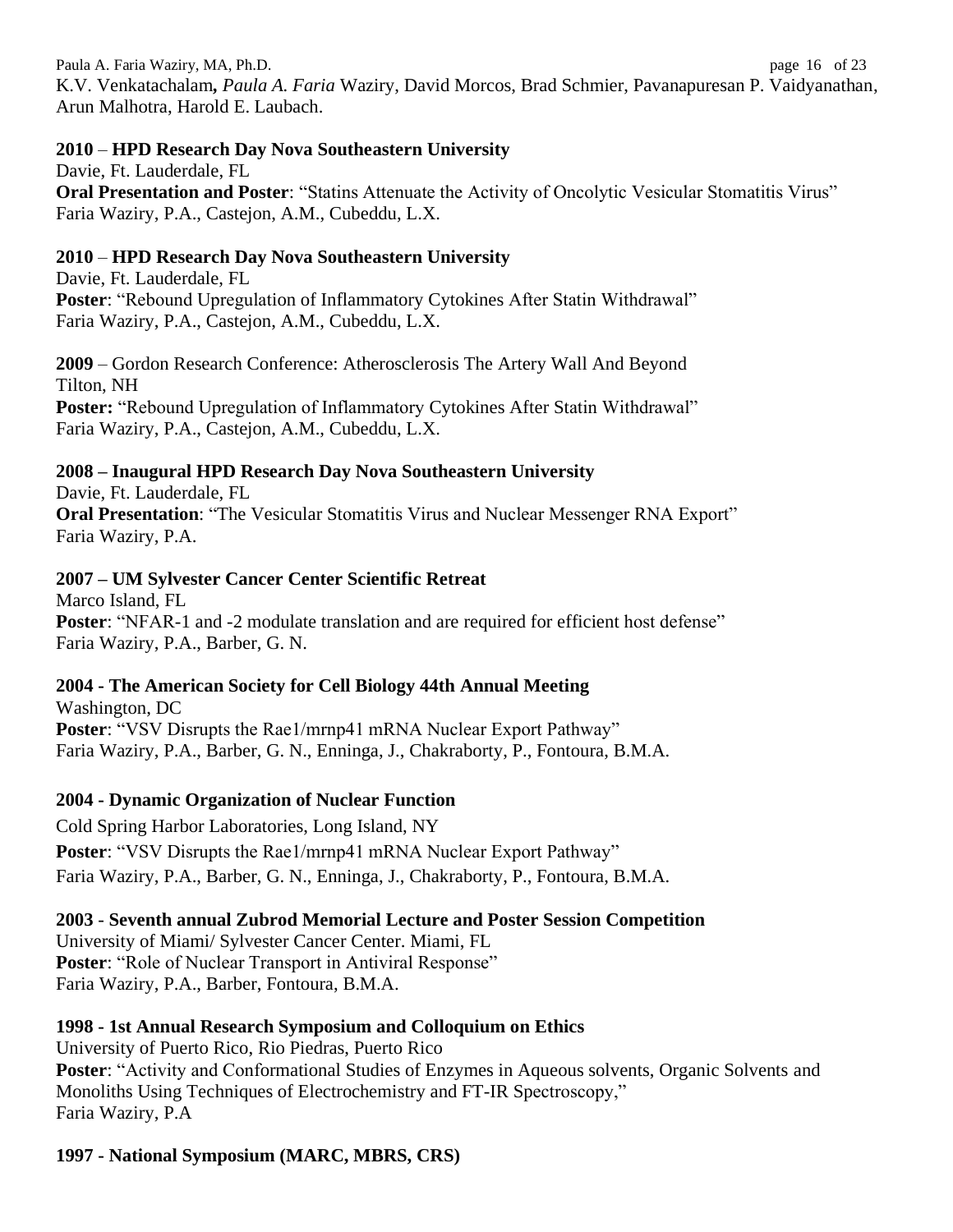Paula A. Faria Waziry, MA, Ph.D. page 17 of 23 Marriot Hotel, New Orleans, Louisiana. **Poster: "Surface Enhanced and ab Initio Raman Spectroscopy of Lumazine Molecules"** Faria Waziry, P.A, Lombardi, J., Burke, L.

## **1996** - **National Symposium (MARC, MBRS, CRS)**

World Trade Center Tower I, New York, NY **Poster**: "Surface Enhanced Raman and Infrared Spectroscopies and Ab Initio calculations of Isoflavones and Pyrimidines" Faria Waziry, P.A, Lombardi, J., Burke, L.

## **1995** – **National Symposium (MARC, MBRS, CRS)**

Crowne Plaza, Miami, FL **Poster**: "Surface Enhanced Raman Spectroscopy of Pyrimidines" Faria Waziry, P.A, Lombardi, J., Burke, L.

# **Funding**

## **Private Funding\_Linda Clark (Waziry)**  $07/01/2016 - 12/31/2018$  \$50,000.00

**Title:** *ME/CF Cellular Mechanisms.*

*Participating Faculty:* Paula Waziry (P.I.), Lubov Nathanson (Co-P.I.)

We are investigating: (1) changes in intracellular transportation systems due to possible presence of viral particles and (2) mitochondrial function and localization as well as the presence and interaction with viral particles before and after stress trigger. Our studies will contribute to the elucidation of differential mechanistic pathways that occur in ME/CFS and their correlation cellular activity in order to elucidate possible causes, but most importantly possible therapeutic targets for effective intervention.

# **PFRDG FY17 (Waziry)** 07/01/2017 - 06/30/2018 \$15,000.00

Nova Southeastern University President's Faculty Research and Development Grant

## **Title:** *Controlled in vivo Oncolytic Virotherapy of Metastatic Breast Carcinomas.*

*Participating Faculty*: Paula Waziry (P.I.), Thomas Temple (Co-P.I.).

The goal of this study is to use viruses that specifically kill cancer cells (oncolytic virotherapy). The vesicular stomatitis virus (VSV) in particular is an attractive candidate for clinical trials as a cancer-selective, replicationcompetent therapeutic vector. However oncolytic virotherapy has to overcome two major obstacles in order to evolve as main-stream cancer treatment: (1) it needs to evade rapid elimination of the virus by the patients' immune system and (2) it needs to be safe and not pose risks of uncontrollable systemic infections. Here we propose to circumvent the above-mentioned obstacles by first generating viruses that are "camouflaged" and can evade the immune system. Second, by targeting virus infections specifically to metastatic breast carcinoma cells and simultaneously protecting normal cells with strategic use of repurposed drugs. Ultimately, the combination of retargeted drugs, strategic molecular design, genetic engineering of oncolytic VSV and powerful imaging tolls will allow us to significantly contribute towards the development of novel and more effective anti-cancer therapy.

**GW140077 (Waziry)** 08/01/2015 – 12/31/2018 (no-cost extension) \$805,822.00 **GWIRP2014**

DoD Gulf War Illness Research Program of the Office of the Congressionally Directed Medical Research Programs

**Title**: *An integrated genomics and cell biology approach to correlate novel GWI indicators of infections and neuroinflammatory mechanisms with targeted drug therapy***.**

*Participating Faculty*: Paula Waziry (P.I), Lubov Nathanson (Co-I.), Nancy G. Klimas (Co-I), Gordon Broderick (Co-I), Mariana Morris (Co-I).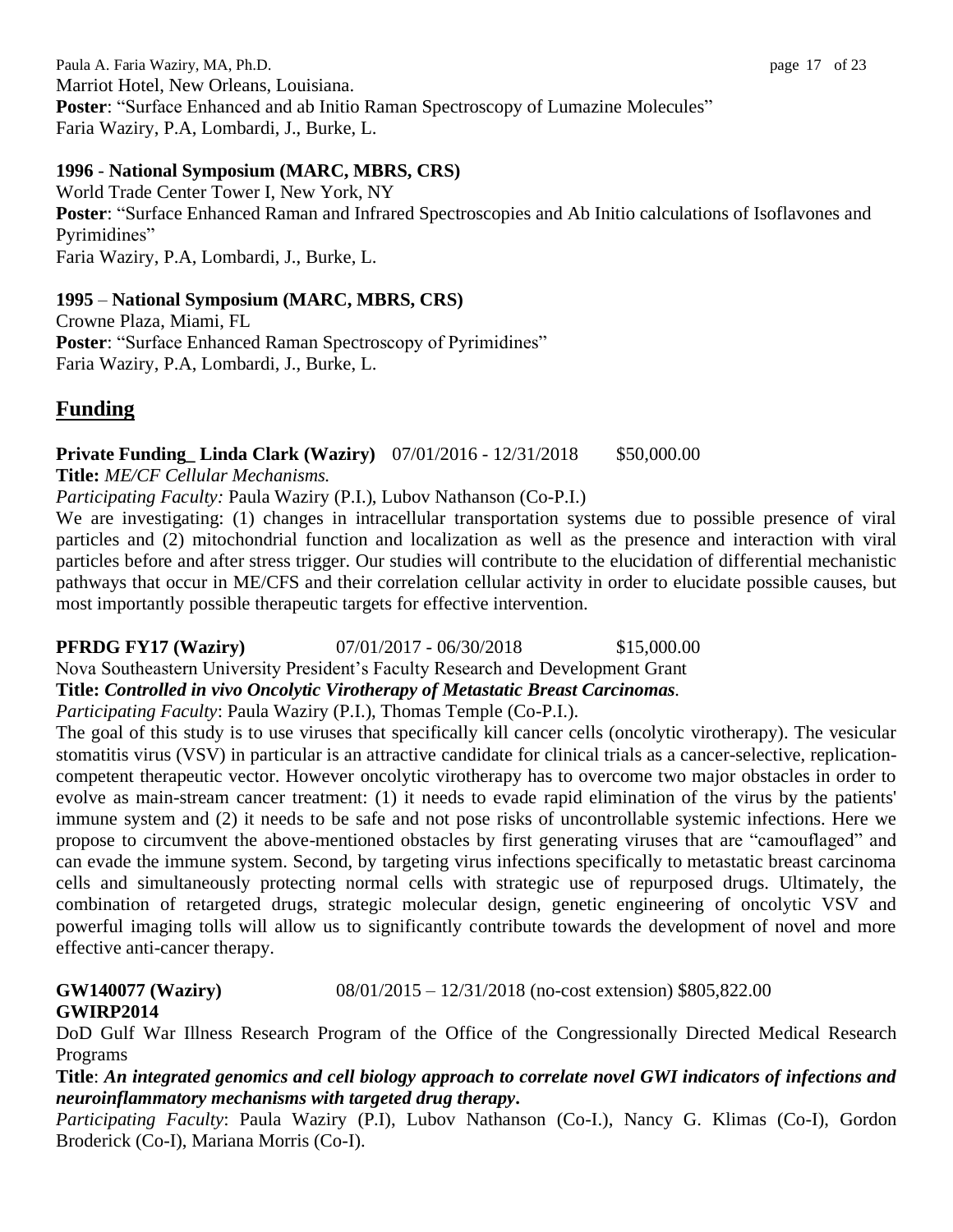Paula A. Faria Waziry, MA, Ph.D. **page 18** of 23

The goal of this study is to investigate changes in the transcriptome, possible regulation mechanisms of these changes and possible viral influence on the cellular distribution of the transcripts. This study will reveal novel biomarkers for development of better diagnostics and provide clear targets for therapeutic intervention in Gulf War Illness.

# **GRANT11437300 (Nathanson)** 06/2015 – 06/2016 \$318,000.00

**NIH PA12-006** (Parent R15)

Academic Research Enhancement Award

**Title:** *Genomic approach to find novel biomarkers and mechanisms of CFS/ME.*

*Participating Faculty*: Lubov Nathanson (P.I), Paula Waziry (Co-P.I.), Nancy Klimas (Co-PI), Mary Ann Fletcher (Co-PI).

The main objective of this research proposal is to identify novel biomarkers and therapeutic targets of CFS/ME and provide insight into disease onset and progression, using genomics technologies such as RNA-seq, copy number variations and methylation assays.

**PFRDG FY15 (Nathanson)** 07/01/2015-06/30/2016 \$15,000.00 Nova Southeastern University President's Faculty Research and Development Grant **Title:** *Gene Expression in Oligodendroglial Model of Parkinson's Disease.*

*Participating Faculty*: Lubov Nathanson (P.I.), Paula Waziry (Co-P.I.)

Our main objective is to use the oligodendroglial cellular model of Parkinson disease in order to identify mechanistic pathways implicated on control of intercellular response to the accumulation of  $\alpha$ -synuclein and neuronal processes of the development of the disease. We intend to use genomic technology to investigate neuronal response to accumulating of  $\alpha$ -synuclein and to evaluate dose-dependent effect of  $\alpha$ -synuclein on the regulation of oligodendroglial cellular metabolism.

## **PFRDG FY15 (Waziry)** 07/01/2015-06/30/2016 \$15,000.00

Nova Southeastern University President's Faculty Research and Development Grant

# **Title:** *Genome-wide discovery of transcriptome differences in Parkinson's neuronal model*

*Participating Faculty*: Paula Waziry (P.I.), Lubov Nathanson (Co-P.I.), Tiffany Cabrera (student)

Our main objective is to use the cellular neuronal model of Parkinson disease in order to identify mechanistic pathways implicated on control of intercellular response to the accumulation of  $\alpha$ -synuclein and neuronal processes of the development of Parkinson's disease. We intend to use genomic technology to investigate neuronal response to accumulating of  $\alpha$ -synuclein and to evaluate dose-dependent effect of  $\alpha$ -synuclein on the regulation of neuronal metabolism.

# **PFRDG FY15 (Venkatachalam)** 07/01/2015-06/30/2016 \$15,000.00

Nova Southeastern University President's Faculty Research and Development Grant

# **Title:** *Cancer Cell Therapy: Methionine Metabolism Targeted Gene Delivery*

*Participating Faculty*: K. V. Venkatachalam (P.I.), P. Waziry (Co-P.I.), L. Nathanson (Co-P.I.)

Cancer cells are metabolically different compared to normal cells. Epigenetic changes due to environmental insults or metabolic changes are alterations that happen above and beyond DNA sequences mutations, therefore capable of generating many forms of cancers, therefore one unique strategy for therapeutics is not feasible to cure many types of cancers. Nonetheless, targeting a metabolism that is universal to all cancer cells proliferation is a more effective therapeutic strategy. Here we aim to explore the endogenous cancer cell nuclear methionine/activated methionine (SAMe) pool using bacterial methionine degrading enzyme MGLD by adenovirus gene delivery system. Low levels of methionine/ SAMe in the nucleus would alter the global methylation of DNA, RNA and chromatin, therefore leading towards cell death.

**R01 NS090200-01 (Fletcher)** 9/01/2014 – 4/30/2018 \$1,800,000.00 **NIH/ PAR12-032 Title:** *Gender Differences in Myalgic Encephalomyelitis/Chronic Fatigue Syndrome.*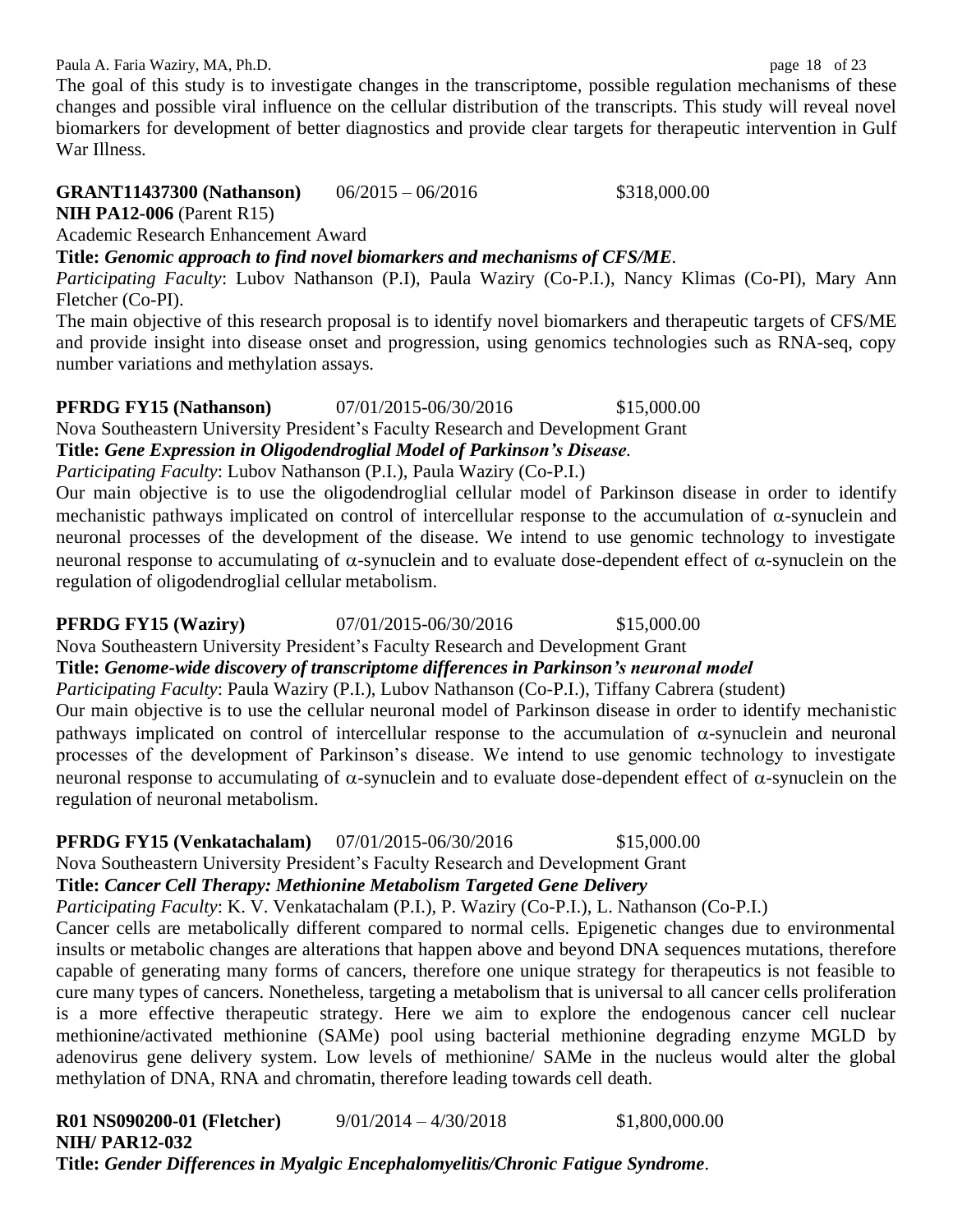#### Paula A. Faria Waziry, MA, Ph.D. page 19 of 23

*Role: Co-PI*. We aim to understand the mediators of persistence and relapse in men with ME/CFS, as we have in women. We will approach this by: (i) integration across several of the body's regulatory systems of data and knowledge collected from disparate sources, and (ii) mapping of the coordinated interactions between these physiologic systems and the potential for dysfunctional signaling networks. This project will extend this modeling of immune regulatory pathways and pathways that regulate latent viral expression in a way that will enable us to compare gender differences in illness mechanisms and explore gender-specific therapeutic targets.

**PFRDG (Waziry)** 06/01/2014 – 06/01/2015 \$10,000.00

Nova Southeastern University President's Faculty Research and Development Grant

**Title:** *Epigenetic modulation of viral infection: role of DNA methylation in recovery*.

*Participating Faculty***:** Paula Waziry (P.I), Lubov Nathanson (Co-P.I.), Carmen de Jesus.

To determine whether statin modifies cellular pattern of genomic DNA methylation in the presence or absence of VSV infection. We will look at the correlation between abundance of the transcripts and change in the genomic DNA methylation patterns.

#### **PFRDG 335338 (Waziry)**  $06/01/2014 - 06/01/2015$  \$10,000.00

Nova Southeastern University President's Faculty Research and Development Grant

**Title:** *Explorative gene expression and pathway analysis for innovative cancer treatment.*

*Participating Faculty***:** Paula Waziry (P.I.), Lubov Nathanson (co-PI)

We will use RNA-seq to compare gene expression between infected and non-infected cells; bioinformatics to analyze the vast amount of transcriptional data; investigate pleiotropic effects of statins on cellular antiviral response and on modulation of oncolytic viral action. Ultimately, we aim to identify specific pathways that can be further targeted for the safe development of oncolytic virotherapy.

#### **R01AR057853-01 (Klimas)** 9/01/2010 – 4/30/2014 (ext. 4/30/2015)

NIH/ PA08-246 No Cost Extension \$2,000,000.00

# **Title:** *Study of Chronic Fatigue Syndrome using comprehensive molecular profiling with network and control theory.*

*Role: Co-PI*. To improve our understanding of CFS pathogenesis by: (i) integrating data and knowledge collected from disparate sources across several of the body's regulatory systems, (ii) mapping the interactions that emerge at multiple scales of biology and identifying potentially altered "wiring" in these signaling networks specific rapid response to exercise in CFS.

## **PFRDG 335301 (Waziry)** 06/01/2013 – 06/01/2014 \$10,000.00

Nova Southeastern University President's Faculty Research and Development Grant

## **Title:** *Chronic Fatigue Syndrome and Nups: Understanding what is Bugging Patients.*

*Participating Faculty*: Paula Waziry (P.I.), Nancy Klimas (Co-PI), Mary Ann Fletcher (Co-PI), and Dylan Dinesh.

Main goal is to investigate whether peripheral blood mononucleotyde cells (PBMC) from CFS/ME patients present viral reactivation cytopathic effects at a cellular level. We will compare PBMCs from healthy controls and CFS/ME patients before, during and after exercise challenge. Our innovative approach examines whether the supposed virus that might cause CFS/ME is taking over cellular functions by altering nucleocytoplasmic transport. Uncovering alterations of NPC function in PBMCs will not only contribute to a possible isolation of the virus, but also help to elucidate complex pathogenic viral mechanisms, revealing key strategies for design and development of therapeutic intervention.

**PFRDG FY12 (Waziry)** 06/01/2012 – 06/01/2013 \$10,000.00 Nova Southeastern University President's Faculty Research and Development Grant **Title:** *Interaction Between Simvastatin and Oncolytic VSV: Role of Lipid Rafts.*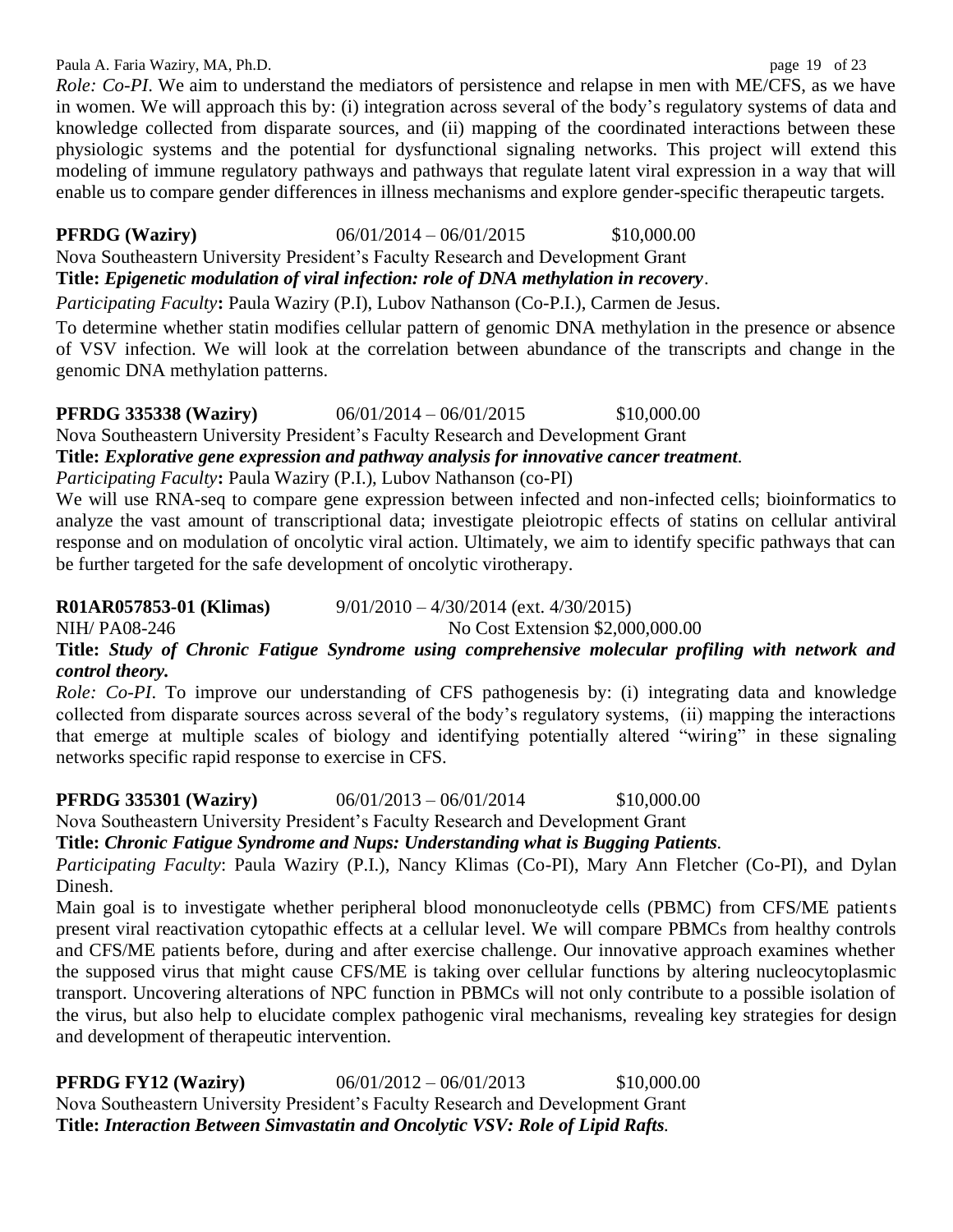Paula A. Faria Waziry, MA, Ph.D. page 20 of 23

*Participating Faculty***:** Paula Waziry (P.I.), Luigi X. Cubeddu, (Co-P.I.), Ana Maria Castejon (Co-PI), and Dylan Dinesh (student).

Main goal is to investigate a mechanism of Simvastatin's antiviral effects by treating cells with either simvastatin or MBCD and analyzing protein levels as well as co-localization of VSV and lipid rafts. These studies include innovative findings on the anti-VSV effects of simvastatin, which will contribute to the advancement of antiviral research and anti-cancer drug development.

# **PFRDG** 335508 (Waziry)  $07/01/2011-06/30/2012$  \$10,000.00

Nova Southeastern University

President's Faculty Research and Development Grant

## **Title:** *Statin Modulation of VSV Oncolysis: A Stereological Approach*

*Participating Faculty***:** Paula Waziry (P.I.), Luigi X. Cubeddu, (Co-P.I.), Ana Maria Castejon (Co-PI).

Aims focused on the investigating mechanisms of Simvastatin's antiviral effects by treating cells with either simvastatin or MBCD and analyzing protein levels as well as co-localization of VSV and Flotillin-1 (lipid raft marker) using Western Blots and immunostaining, respectively. Characterized VSV virulence after treatment with either drug by characterizing infectivity and viral plaque size using fluorescent microscopy and statistical analysis. Our studies included innovative findings on the anti-VSV effects of simvastatin, which will contribute to the advancement of antiviral research and anti-cancer drug development.

**PFRDG FY10 (Waziry)** 06/01/2010 – 06/01/2012 \$10,000.00

Nova Southeastern University President's Faculty Research and Development Grant

**Title:** *Statin Modulation of Oncolytic Vesicular Stomatitis Virus.*

*Participating Faculty***:** Paula Waziry (P.I.), Luigi X. Cubeddu, (Co-P.I.), Ana Maria Castejon (Co-PI), and Karine Cohen (student).

Main goal is to determine optimal conditions to observe viral modulatory effects of simvastatin and to comparative Stereological studies of cell death due to statins pretreatment and VSV infection.

## **PFRDG FY8 (Cubeddu)** 06/01/2008 – 06/01/2009 \$10,000.00

Nova Southeastern University President's Faculty Research and Development Grant

**Title***: Effects of Statin Withdrawal on Pro-Atherogenic Chemokines in Vascular Smooth Muscle Cells.*

*Participating Faculty*: Luigi X. Cubeddu (P.I.), Ana Maria Castejon (Co-PI), Paula A. Faria Waziry (Co-PI), and Jenet George (student).

Specific Aims: (1) To optimize the experimental conditions to observe increased expression and protein levels of leukocyte attractant cytokines induced by oxidized LDL-C; (2) To determine the effects of statin (simvastatin, lovastatin and atorvastatin) treatment and withdrawal on oxidized LDL-C–induced increase in chemokine expression and levels. (3) To determine if changes in mRNA levels correlate with changes in protein levels.

# **NSU HPD (Cubeddu)** 04/01/2008- 04/30/2009 \$5,000.00

Nova Southeastern University Health Professions Division Award

# **Title:** *Rebound Upregulation of Inflammatory Cytokines After Statin Withdrawal.*

*Participating Faculty*: Luigi X. Cubeddu, MD, Ph.D (P.I.) and Paula A. Faria Waziry, Ph.D. (Co-Investigator) Specific Aims: (1) To determine duration of increased expression of inflammatory and leukotactic cytokines after Simvastatin withdrawal. (2) To determine if effect mentioned above is observed with other statin drugs. (3) To correlate protein expression to mRNA levels of the identified genes.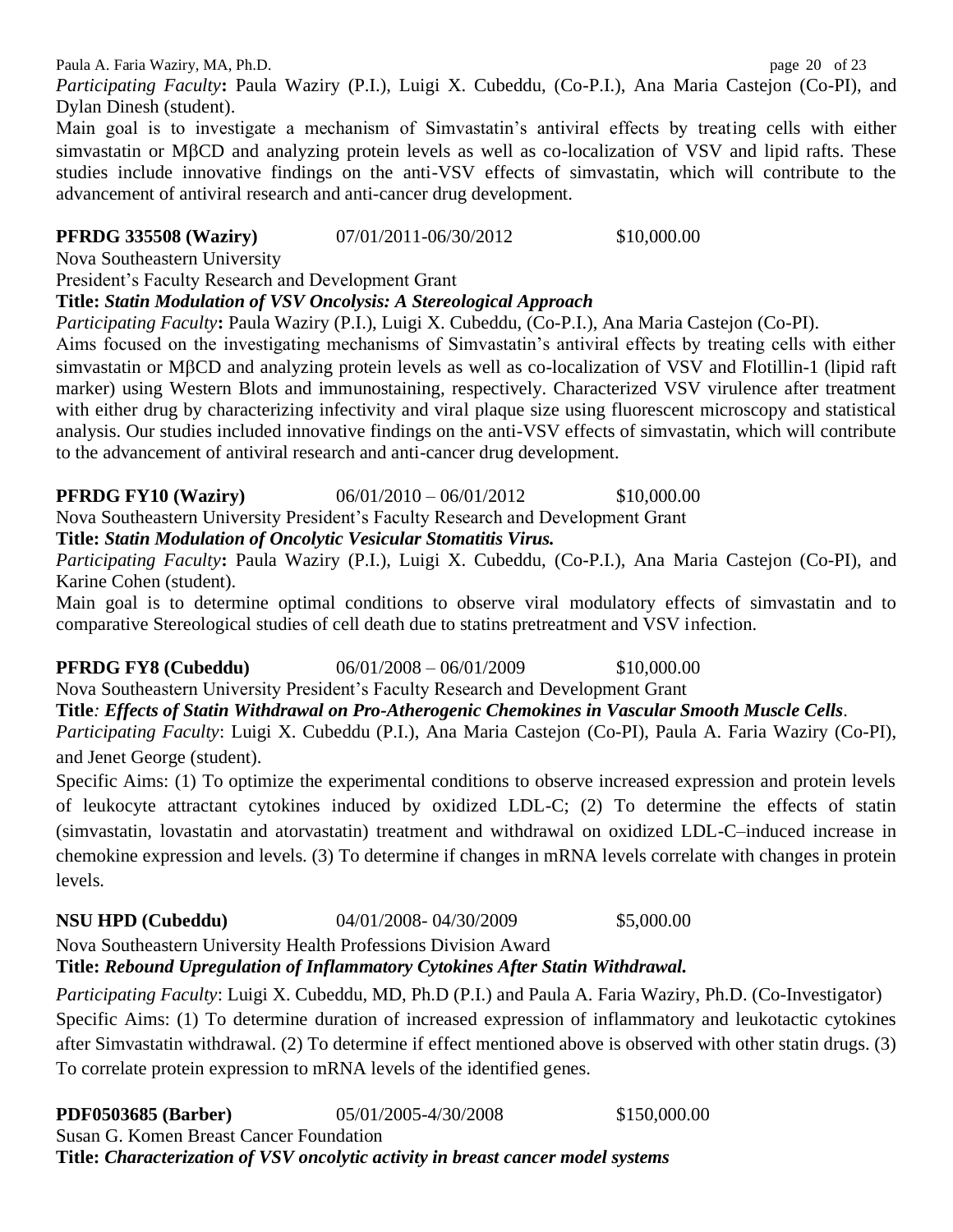## *Participating Faculty*: Glenn Barber (P.I.), Paula Waziry (Co-P.I.)

The main goals of the study are: 1). To uncover molecular mechanisms by which VSV selectively targets and kills breast cancer cells; 2) To generate a new series of genetically-altered viruses that have even greater effectiveness and safety when used to treat breast cancer.

#### **Submitted Grant Applications:**

## **NIH R21** 2/16/2017 \$341,072.00 (Revision and re-submission suggested by NIH) **Title:** *Zika virus infection, intrauterine transmission and potential health risks associated with pesticides exposure.*

*Participating Faculty*: Paula Waziry (PI), Nancy Klimas (Co-I), Marianna Morris (Co-I), Malav Trivedi (Co-I), Jacqueline Machi (Co-I), James O'Callaghan (Co-I, CDC).

**Synopsis:** Vertical transmission, central nervous system tropism and infant susceptibility to Zika virus as well as other viral infections could occur due to many different factors and there is an urgent need to understand whether toxic chemicals currently used to control mosquito population, (i.e. naled and PPF) might actually exacerbate the onset of disease. We propose to use in vitro and in vivo models to evaluate the effects of longterm exposure to such toxic chemicals on vertical transmission (via exosomes, extracellular vesicles, or nuclear pore protein complexes), immune suppression as well as cardiovascular and autonomic nervous system function. Such effects when correlated with human symptoms severity could provide potential mechanistic understanding of pathways involved in vertical transmission of zika virus and it's etiopathological changes, ultimately contributing towards treatment of affected individuals and prevention of new cases.

## **NIH-FAPESP R01** 06/05/2017 \$3,631,719.00 (Revision and re-submission suggested by NIH) **Title:** *Environmental, Chemical and Particulate Toxicity-Novel Modes for Treatment*

*Participating Faculty*: NSU site: Mariana Morris (PI), Vladimir Beljanski (Co-I), Paula Waziry (Co-I), Lubov Nathanson (C0-I), Ricard Jove (Co-I), Malav Trivedi (Co-I), Karl-Henrik Grinnemo (Co-I). University of São Paulo site: Maria Claudia Irigoyen (PI), Paulo I. N. Saldiva (Co-I), Mariana Veras (Co-I), Katia Angelis (Co-I), Fernanda Consolim-Colombo (Co-I), Jose Silva (Co-I), Bruno Rodrigues (Co-I), Edilamar de Oliveira (Co-I),

**Synopsis:** Studies have shown that exposure to toxins such as particulate matter (PM) (<PM2.5) or pesticides (organophosphates, OPs) increases the risk for development of cardiovascular diseases and immunologic dysfunction. The negative health implications of exposure to these toxins may be more evident on individuals with pre-existing cardiovascular diseases as well as the very young or the elderly. Previous studies have shown that exposure to PM during pregnancy has adverse effects in the mother. Changes in fetal or offspring development have not been explored. Based on the concept of neuro-immune modulation as a key regulatory mechanism in chronic inflammatory diseases, we hypothesize that toxin exposure affects similar mechanisms, triggering events that culminate in cardiovascular damage. Furthermore, lack of mechanistic rationale for targeting prevention, repair or reversal of toxin-induced damage impedes the development of effective therapy. Given the significant impact of the environment on population health, our collaborative consortium that includes expert scientists in the U.S. and Brazil aims to further elucidate mechanisms of cardiovascular damage caused by exposure to environmental toxins and to determine how such acquired phenotypes can be transmitted to F1 offspring. Over the long-term, we aim to develop effective therapy for translational applications and to contribute scientifically-based evidence towards world awareness of avoidable risk factors. **Specific Aim 1**: Analysis of toxin-induced mechanisms of neuro-immune and cardiovascular dysfunction as well as provide information on phenotype transmission. *In vitro* studies will be performed in IPS (induced pluripotent stroma) cardiomyocytes**,** focusing on changes of miRNA expression of cardiac related signal transduction pathways using Real-time PCR. *In vivo* studies will use animal models consisting of pregnant, dams exposed to PM or OP and adult F1 offspring indirectly exposed to toxins during gestation. **Specific Aim 2**: Determine whether preexistent cardiovascular conditions exacerbate the dysfunction caused by toxin exposure. **Specific Aim 3**: Evaluation of innovative therapies for prevention, amelioration and/or reversal of cardiovascular and neuroimmune dysfunction induced by toxin exposure. Currently, there are no effective therapies for targeting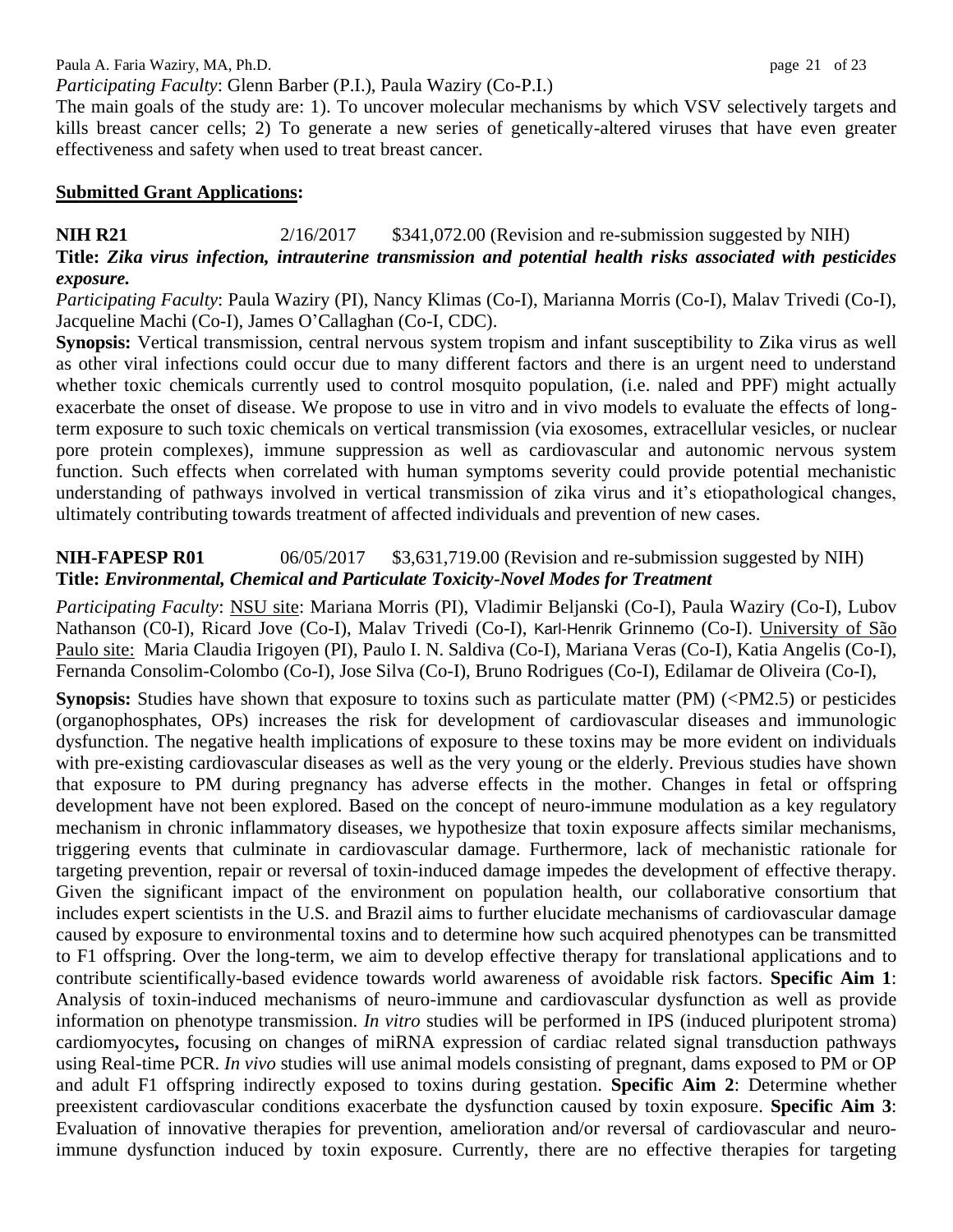prevention, repair or reversal of toxin-induced damage. Thus, we will test three potential therapies for these dysfunctions, based on pharmacological and non-pharmacological approaches: (a) cholinergic stimulation; (b) mesenchymal stroma cells for immune cell-induced repair; and (c) exercise training that target miRNA146 to ameliorate arterial repair and regeneration. The significance of our aims is to develop effective therapies for translational applications and to contribute scientifically-based evidence towards world awareness of avoidable toxin risk factors.

## **NSU Idea - Internal Submission** 04/01/2018 (Not funded)

#### **Title:** *Phytocannabinoids role in orchestrating homeostatic/symbiotic reset in a mouse model of Gulf War Illness***.**

*Participating faculty*: NSU site: Paula Waziry (P.I.). University of Miami site: Jacqueline Freire Machi.

University of São Paulo site: André Rinaldi Fukushima, Julia Zaccarelli Magalhães, Helenice de Souza Spinosa. Recent evidence is emerging on the importance of the microbiome's roles in health and disease. The microbiome's constituents - mainly bacteria - communicate with each other (both inter- and intra-species) via the production of Quorum Sensing (QS) molecules that have hormone-like functions. *Innovation:* We hypothesize that inter-kingdom communication between microbiome and mammalian cells play a crucial role in onset of dysbiosis related to GWI symptoms and that cannabinoids are capable of reversing/ameliorating these symptoms via interference with QS-mediated inflammatory cascade. *Significance:* The study of cannabinoids in relation to inter-kingdom communication, dysbiosis, biofilm formation and CNS function will be beneficial not only for development of new treatment strategy for GWI, but also for treatment of recurring chronic infections, pain management, inflammation and maintenance/recovery of CNS functions. The potential benefits of such studies can precipitate a paradigm shift for disease prevention and clinical care of chronic infections as well as of neurodegenerative diseases.

## **Continuing Education Certificates**:

**January 2018:** Basics of Extracellular Vesicles, University of California, Irvine\_Coursera online. February 2018: Bacteria and Chronic Infections, University of Copenhagen Coursera online.

## **Service and Lifestyle:**

**June 2019:** Pilgrimage of the **Camino de Santiago Frances** (The Way of St. James).

My 25-day personal journey started at St. jean Pied de Port in France and ended at Finisterre ("End of the World") in Spain. I hiked for 12 days ( $\sim 230$  km) and cycled for 13 days ( $\sim 600$  km). A mini-documentary of my Camino can be found on my Facebook page:<https://www.facebook.com/paula.waziry>

**December 2016:** Served as Faculty Preceptor for the **India Medical Outreach Program**, which is geared towards the healthcare needs of thousands of underprivileged tribal people of Dang district and surrounding areas of *Gujarat, India*, including about 50,000 school children. The clinic and public hospital are located in the city of *Ahwa*. Students, faculty, staff, physicians, dentists and volunteers from the community all give of their time and talent to provide medical care that would otherwise not be available because of the significant shortage of healthcare professionals available. The goal of our team was to provide quality care and build sustainable relationships with the opportunity to practice, teach and perform research.

**Running**: After overcoming life-long struggle with morbid obesity, I consistently promote **healthy lifestyle and exercise initiatives in the classroom and at the workplace** by participating on organized 5K and 10K run/walk events:

• NSU Annual Shark Shuffle 5K